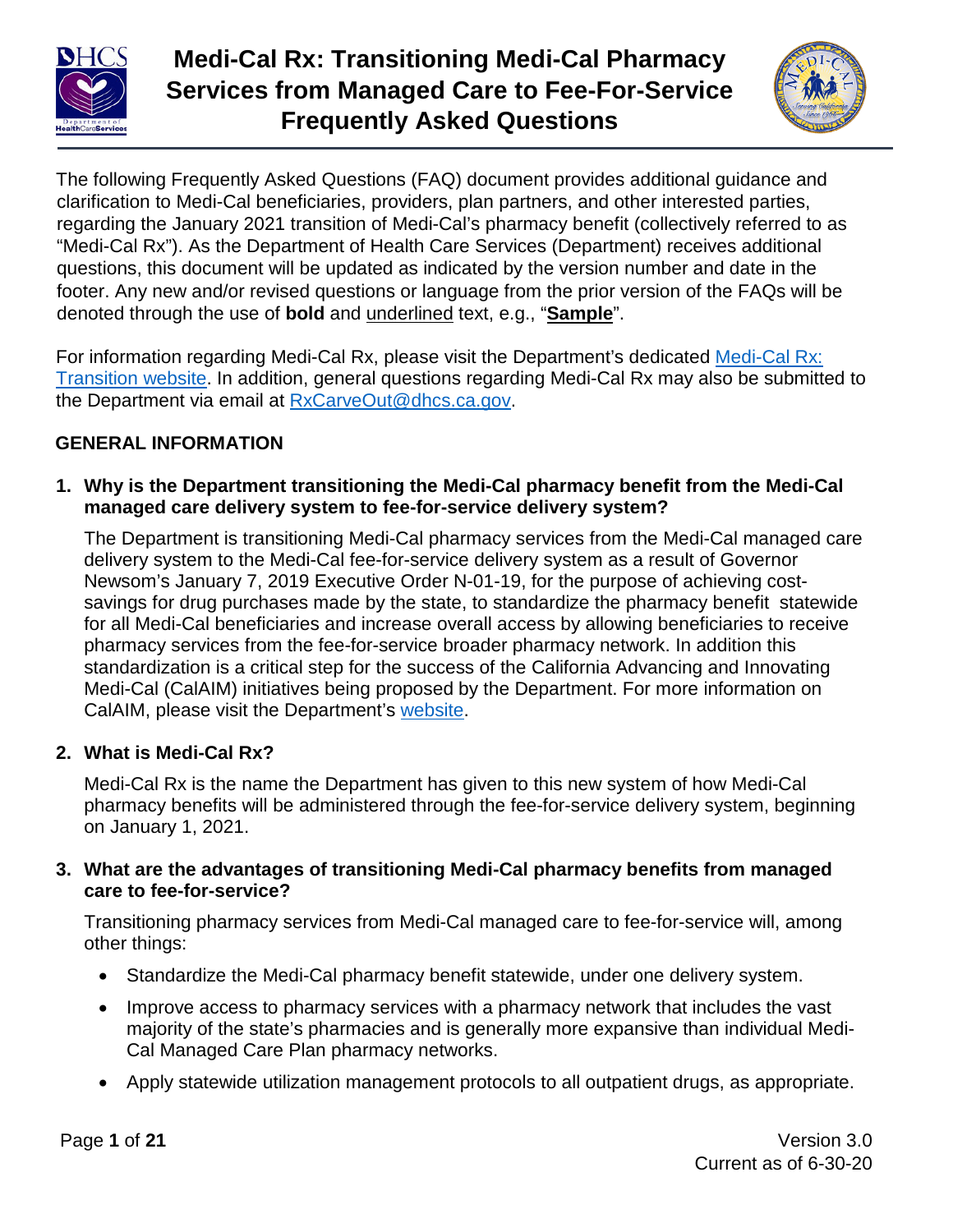



• Strengthen California's ability to negotiate state supplemental drug rebates with drug manufacturers as the largest Medicaid program in the state with approximately 13 million beneficiaries.

# **4. Does the Department need to seek federal approval to implement Medi-Cal Rx?**

No, the Department does not need to seek federal approval from the Centers for Medicare and Medicaid services to implement Medi-Cal Rx. Since the Department is not changing the availability of the pharmacy benefit but rather is modifying which delivery system through which the benefit will be provided, no specific federal approval is required. Changes will be made administratively to Medi-Cal Managed Care Plan contracts.

#### **5. What Medi-Cal Managed Care Plans are and are not impacted by Medi-Cal Rx?**

All Medi-Cal Managed Care Plans, including AIDS Healthcare Foundation, are impacted. Medi-Cal Rx will not apply to Programs of All-Inclusive Care for the Elderly (PACE) plans, Senior Care Action Network (SCAN) and Cal MediConnect health plans, or the Major Risk Medical **Insurance Program (MRMIP).** 

**6. Will Medi-Cal Rx apply to California Children's Services, and if yes, will Medi-Cal Rx change California Children's Services, and how does it intend to address California Children's Services-unique issues?**

**Medi-Cal Rx will apply to California Children's Services. The Department is continuing Medi-Cal Rx will apply to California Children's Services. The Department is continuing** to work with the California Children's Services Advisory Group to identify and evaluate the potential impacts that Medi-Cal Rx may have on California Children's Services. **Members of the California Children's Services Advisory Group responded to a** Department-issued survey that is currently being analyzed. The Department reported the initial findings and is continuing to provide information regarding Medi-Cal Rx to the **California Children's Services Advisory Workgroup. As more information becomes available and policy approaches are further refined, the Department will continue to engage members of the California Children's Services Advisory Group for feedback and input to help inform Medi-Cal Rx implementation efforts.** Grandble and policy approaches are numer reimed, the Department will continue

#### **7. What will not change as part of Medi-Cal Rx?**

Medi-Cal Rx will not change the following:

- The scope of the existing Medi-Cal pharmacy benefit.
- Provision of pharmacy services **as part of a bundled/all-inclusive billing structure** in an inpatient or long-term care setting (including Skilled Nursing Facilities and other Intermediate Care Facilities), regardless of delivery system.
- Existing Medi-Cal managed care pharmacy carve-outs will continue (e.g., blood factor, HIV/AIDS drugs, antipsychotics, or drugs used to treat substance use disorder).
- Any pharmacy services that are billed as a medical and/or institutional claim instead of a pharmacy claim.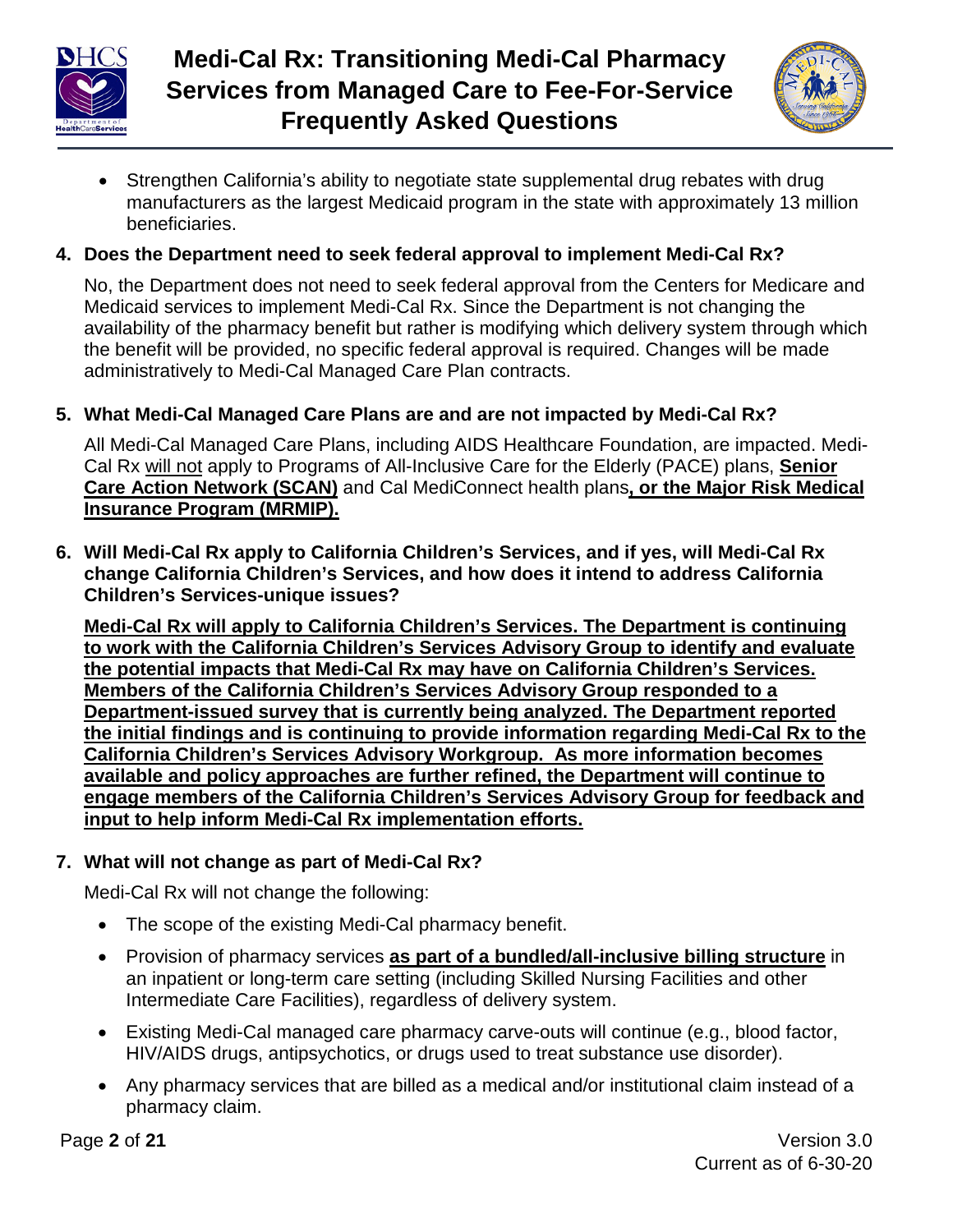



- The State Fair Hearing process, as defined in applicable California state law.
- **8. What pharmacy benefits will be "carved out" of Medi-Cal managed care due to Medi-Cal Rx?**

As of January 1, 2021, Medi-Cal Rx will take over the responsibility from Medi-Cal Managed Care Plans for administering the following when billed by a pharmacy on a pharmacy claim:

- Covered Outpatient Drugs, including Physician Administered Drugs (PADs)
- Medical Supplies
- Enteral Nutritional Products

## **9. Does Medi-Cal Rx include pharmacy benefits billed on medical and/or institutional claims?**

No, as of January 1, 2021, Medi-Cal pharmacy services billed on a medical or institutional claim by a pharmacy, or any other provider, will continue to be billed, through either Medi-Cal Managed Care Plans or the Medi-Cal fee-for-service Fiscal Intermediary, as they have been prior to January 1, 2021. This also includes drugs currently "carved-out" of managed care delivery system (e.g., blood factor, HIV/AIDS drugs, antipsychotics, or drugs used to treat substance use disorder).

## **PROCUREMENT INFORMATION**

## **10. How will the Department administer Medi-Cal Rx?**

The Department released Request for Proposal #19-96125 **on August 22, 2019 to procure** an administrative services contractor to administer the Medi-Cal fee-for-service pharmacy services for over 13 million Medi-Cal beneficiaries. On December 13, 2019, the Department awarded a contract to Magellan Medicaid Administration (Magellan) to provide a comprehensive suite of administrative services as directed by the

Department, which include but are not limited to, claims management, prior authorization and utilization management, pharmacy drug rebate administration, provider and beneficiary support services, and other ancillary and reporting services to support the administration of the Medi-Cal pharmacy benefit.

## **11. What is the Medi-Cal Rx procurement timeline?**

Below is the timeline for Medi-Cal Rx procurement-related efforts.

- July 22, 2019: Draft Medi-Cal Rx Request for Proposal #19-96125 released for a twoweek public comment period.
- August 22, 2019: Final Medi-Cal Rx Request for Proposal #19-96125 released.
- August 29, 2019: Final Medi-Cal Rx Request for Proposal #19-96125 questions due to the Department.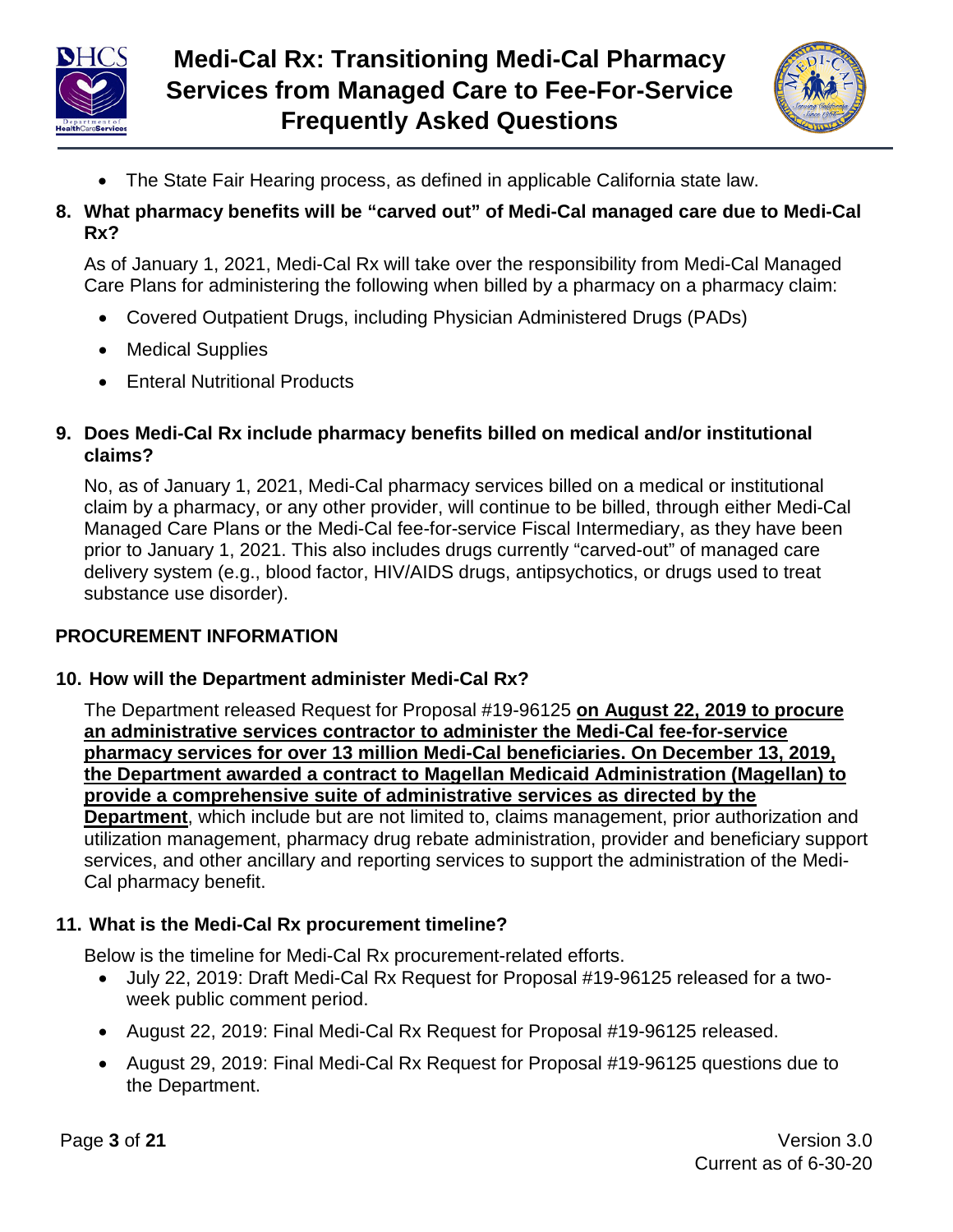



- September 17, 2019: Answers to questions related to the Final Medi-Cal Rx Request for Proposal #19-96125 and addenda posted.
- October 1, 2019: All Medi-Cal Rx Request for Proposal #19-96125 proposals due.
- November 7, 2019: Notice of Intent to Award posted to the Department's website.
- December 13, 2019: The Department awarded contract to Magellan Medicaid Administration, Inc.
- December 20, 2019: Contract Effective Date
- January 1, 2021: Medi-Cal Rx Assumption of Operations takes place.

# **12.Who is the Medi-Cal Rx Contractor selected through the procurement process?**

The Medi-Cal Rx Contractor selected to administer Medi-Cal fee-for-service pharmacy services is Magellan Medicaid Administration, Inc.

## **13.What roles and responsibilities will Medi-Cal Managed Care Plans maintain as of January 1, 2021?**

Medi-Cal Managed Care Plans will be responsible for activities including, but not limited to, the following:

- Overseeing and maintaining all activities necessary for enrolled Medi-Cal beneficiary care coordination and related activities, consistent with contractual obligations.
- Providing oversight and management of all the clinical aspects of pharmacy adherence, including providing disease and medication management.
- Processing and payment of all pharmacy services billed on medical and institutional claims.
- Participating in meetings related to the Medi-Cal Global Drug Utilization Review Board and other Department-driven pharmacy committee meetings.

# **14.What roles and responsibilities will the Department maintain as of January 1, 2021?**

The Department will be responsible for activities including, but not limited to, the following:

- Developing, implementing, and maintaining all Medi-Cal pharmacy policy, including, but not limited to:
	- o Drug coverage
	- o State supplemental drug rebates
	- o Prior authorization/utilization management
- Negotiation of, and contracting for, state supplemental drug rebates.
- Reviewing and issuing final determinations regarding all prior authorization denials for Medi-Cal Rx benefits.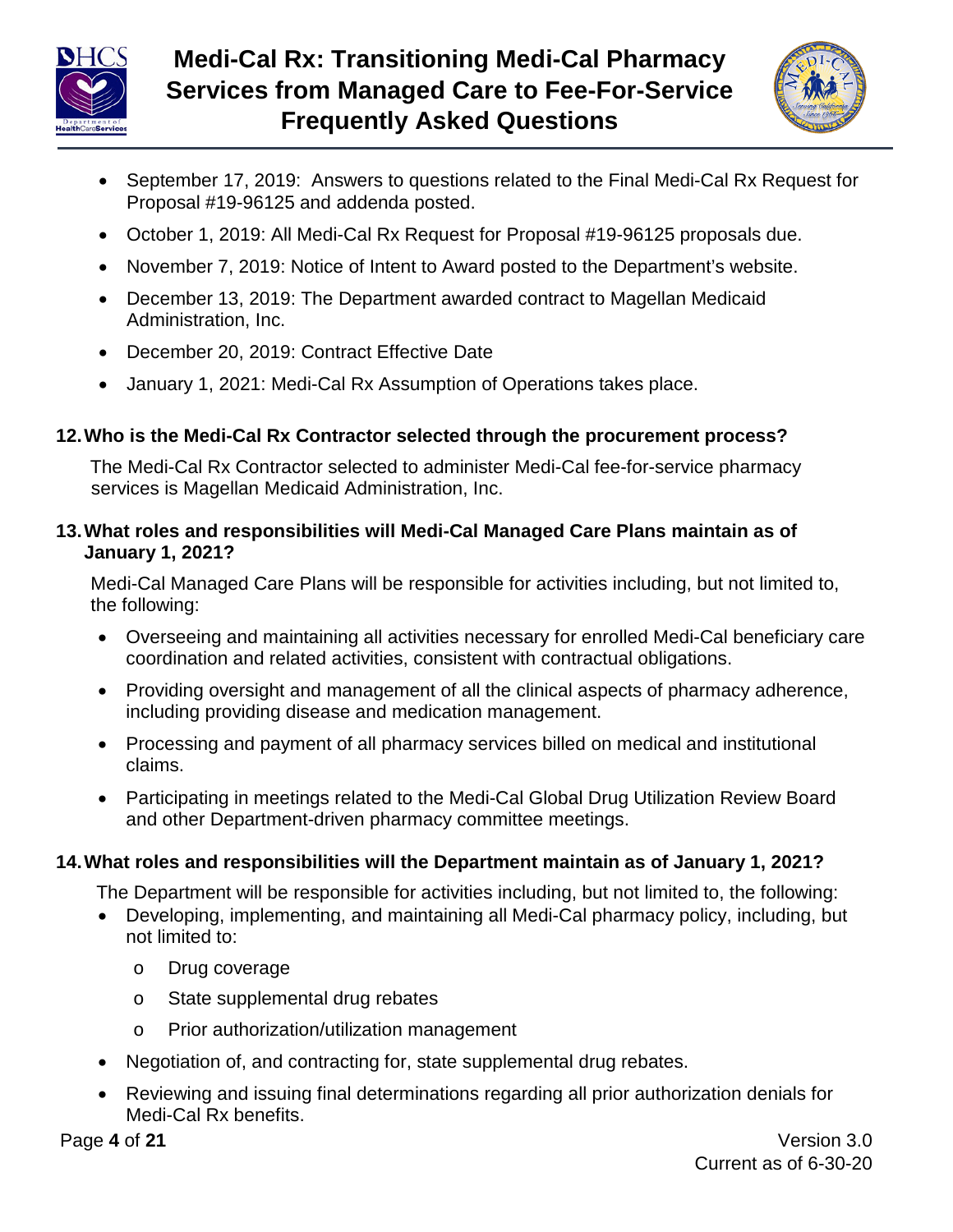



- Providing oversight of, and facilitation for, the State Fair Hearing process.
- Establishing Medi-Cal Rx pharmacy reimbursement methodologies, consistent with applicable state and federal requirements.
- Establishing and maintaining the Medi-Cal pharmacy provider network.
- Overseeing the Medi-Cal Global Drug Utilization Review Board and other Departmentdriven pharmacy committees, in collaboration with the Medi-Cal Rx Contractor.
- Contract management and oversight/monitoring of the Medi-Cal Rx Contractor.

#### **15.What roles and responsibilities will the Medi-Cal Rx Contractor assume as of January 1, 2021?**

The Medi-Cal Rx Contractor will be responsible for activities including, but not limited to, the following:

- Providing claims administration, processing, and payment functionalities for all pharmacy services billed on pharmacy claims.
- Overseeing coordination of benefits with other health coverage, including Medicare.
- Providing utilization management functionalities, including ensuring pharmacy prior authorization adjudication occurs within 24 hours (note: all pharmacy prior authorization denials will require the Department's review prior to final determination).
- Providing Prospective and Retrospective Drug Utilization Review (DUR) services.
- Providing drug rebate administration services, which are compliant with federal and state laws, and adhere to the Department's policies and direction.
- Providing twenty-four (24) hours per day, seven (7) days per week, three hundred and sixty-five (365) days per year, excluding approved holidays, or unless otherwise directed by the Department, Customer Service Center to support all provider and beneficiary calls, as well as outreach, training, and informing materials.
- Providing data feeds (at least daily) to Medi-Cal Managed Care Plans, Mental Health Plans, and Substance Use Disorder Plans to support their responsibilities of beneficiary care coordination, carrying out clinical aspects of pharmacy adherence, and disease and medication management.
- Providing real-time access into the Medi-Cal Rx Contractor's electronic environment via a secure portal to all Medi-Cal providers (prescribers and pharmacies) and Medi-Cal Managed Care Plans, Mental Health Plans, and Substance Use Disorder Plans.
- Providing direct Medi-Cal Managed Care Plans liaisons to assist with care coordination and clinical issues.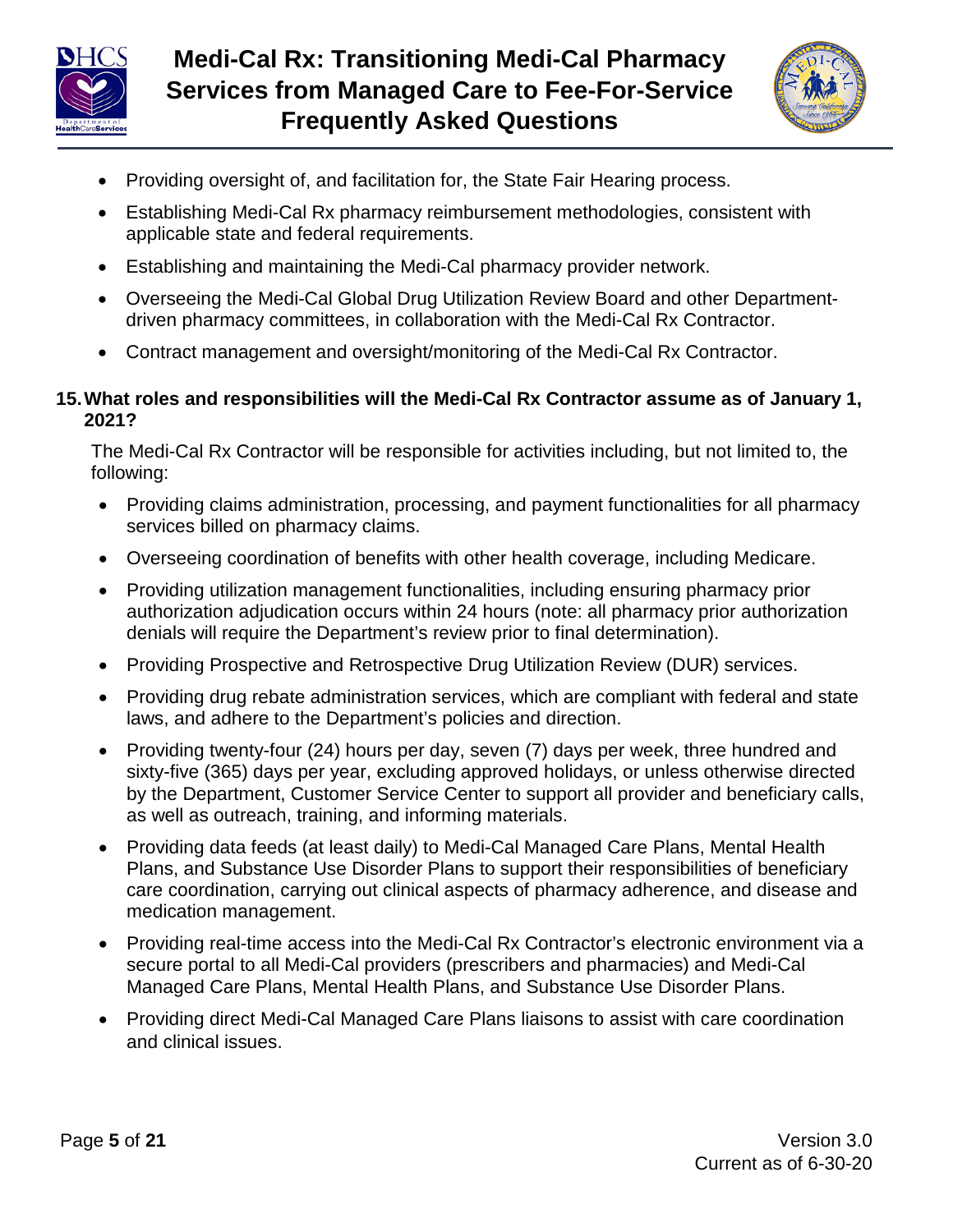



#### **16.How will the Department ensure that the Medi-Cal Rx Contractor does not use patient data, including prescription information, for any purpose other than Medi-Cal Rx administrative services?**

The requirements for appropriate use of Medi-Cal beneficiary information are outlined, clearly and in detail, in Medi-Cal Rx Request for Proposal #19-96125, which becomes part of the final executed contract language. In addition, the Medi-Cal Rx Contractor is required to adhere to all existing state and federal requirements as well as the Department's policies relating to sensitive data and privacy.

#### **17.Where can I find more information about the Medi-Cal Rx Request for Proposal #19- 96125?**

For more information about Medi-Cal Rx Request for Proposal #19-96125, please visit the FI\$Cal/Cal eProcure [website. Final Proposals were due](https://caleprocure.ca.gov/event/4260/19-96125) by October 1, 2019 at 4:00 PM PDT. **The Procurement process is now closed.** 

# **TRANSITION INFORMATION**

# **18.Will Medi-Cal Rx use a "phased" approach to transition services?**

No, effective January 1, 2021, the Medi-Cal pharmacy benefit will transition from the Medi-Cal managed care delivery system to fee-for-service delivery system (collectively "Medi-Cal Rx"). At the same time, the new Medi-Cal Rx Contractor will assume responsibility for all administrative services necessary to support Medi-Cal Rx, including but not limited to, claims management, prior authorization and utilization management, pharmacy drug rebate administration, provider and beneficiary support services, and other ancillary and reporting services. As mentioned in a prior response, this transition is a critical step of the broader California Advancing and Innovating Medi-Cal (CalAIM) initiative of the Department.

#### **19.How will the Department ensure that the knowledge and experience of Medi-Cal Managed Care Plans, and other stakeholders, is leveraged in the transition process to achieve a successful continuity of services?**

The Department has proactively engaged external partners in multiple ways and through multiple avenues, to ensure that knowledge and experience is leveraged to make Medi-Cal Rx successful. The Department intends to continue these types of engagement efforts and is committed to working with its external partners, including Medi-Cal Managed Care Plans, counties, providers, consumer advocates, and beneficiaries, to ensure a smooth and successful transition. For example, the Department has established a dedicated Medi-Cal Managed Care Plan Workgroup and a Medi-Cal Rx Advisory Workgroup consisting of **various stakeholder representatives** that meet regularly to discuss various issues, identify **Various stakeholder representatives** that meet regularly to discuss various issues, identifiest best practices, and provide workable solutions and strategies to support the Department's implementation efforts. suppression, and provide workable bolding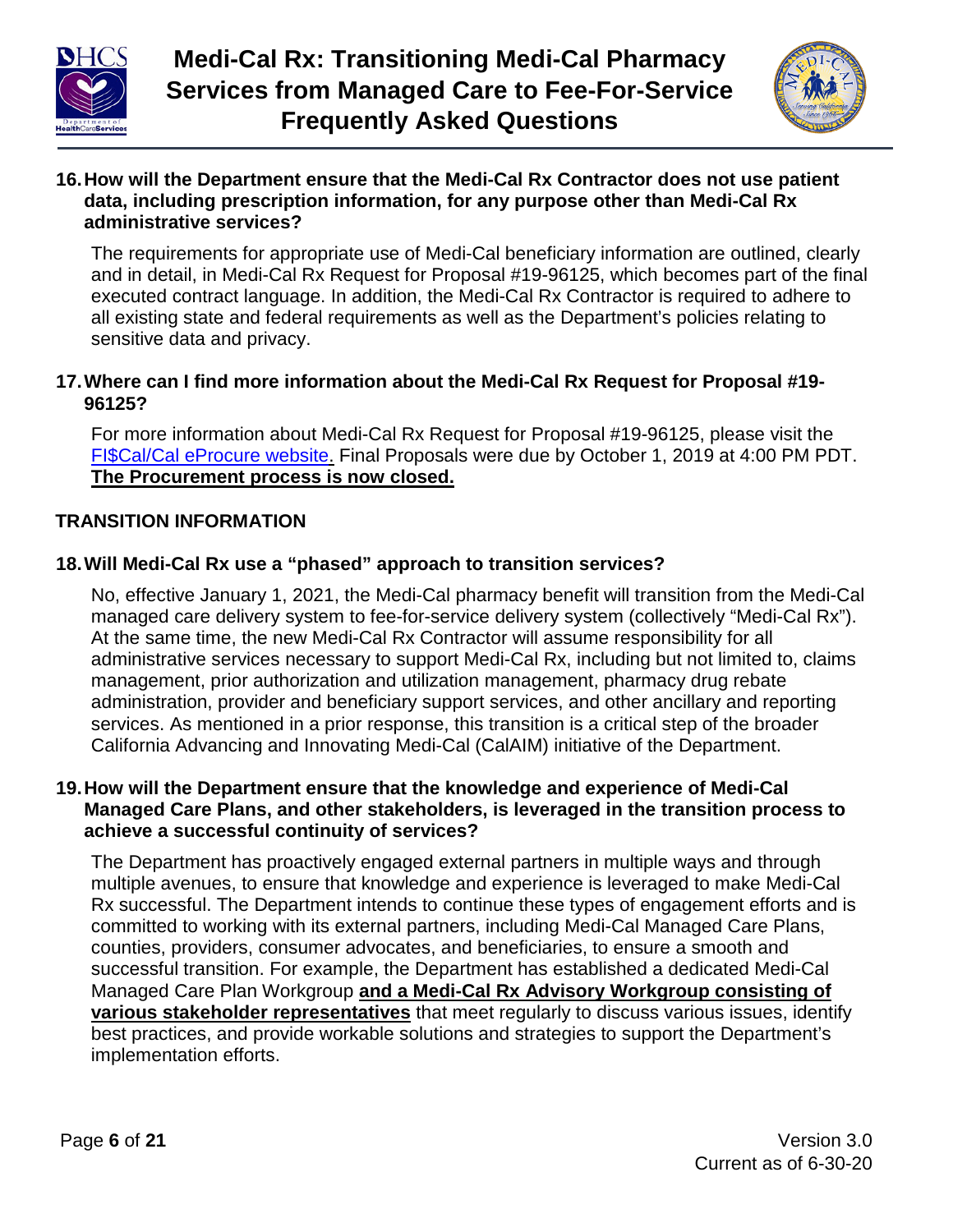



Going forward, the Department will also continue to actively explore opportunities to streamline and enhance existing stakeholder engagement and outreach efforts around Medi-Cal, which will include targeted Medi-Cal Rx workgroup meetings and discussions to collaborate on best practices and implementation strategies that meet the needs of all impacted parties.

#### **20.How will information about the Medi-Cal Rx transition and other related changes be communicated?**

The Department will work in collaboration with the Medi-Cal Rx Contractor to ensure all interested parties (including, but not limited to, Medi-Cal Managed Care Plans, Mental Health Plans, Substance Use Disorder Plans, providers, and beneficiaries) are informed of transition and other related changes. Communication will be disseminated via several methods including, but not limited to:

- **A new www.Medi-CalRx.dhcs.ca.gov website will initially launch mid-June 2020 and serve as a platform to educate and communicate available resources, information, and changes to interested parties. Educational content and frequently asked questions will be posted and updated frequently.**
- **Starting in mid-June 2020 a Medi-Cal Rx subscription service will be available from the Medi-CalRx website that will allow interested parties to sign up and receive regular Medi-Cal updates by email.**
- **From August 2020 onwards, interested parties can see bulletins regarding changes posted on the new Medi-CalRx website.**
- A series of trainings and educational materials for Medi-Cal providers and MCPs four to six months prior to transition **will be available from the new Medi-CalRx website. MCPs and providers will have the ability to sign up for training and education events starting in August 2020.**
- Notices to Medi-Cal beneficiaries, Managed Care Plans and fee-for-service providers, at defined intervals; additional notices will be released, as needed.
- Medi-Cal Managed Care Plan Outbound Call Campaigns to enrolled members.
- Updates to Medi-Cal Managed Care Plan Member Handbook (Evidence of Coverage), as well as informing materials for other impacted entities.
- Updates to the Medi-Cal Provider Manual, as well as new provider guidance and materials published by the Medi-Cal Rx Contractor, as directed by the Department.
- Updates to Medi-Cal Managed Care Plan contracts, as needed, to reflect the transition of the pharmacy benefit from managed care to fee-for-service.
- Updates to the Medi-Cal Managed Care Plans rates.
- Regular updates via existing stakeholder processes and workgroups, including but not limited to, the Department's bi-monthly Stakeholder Communication Update, Medi-Cal Rx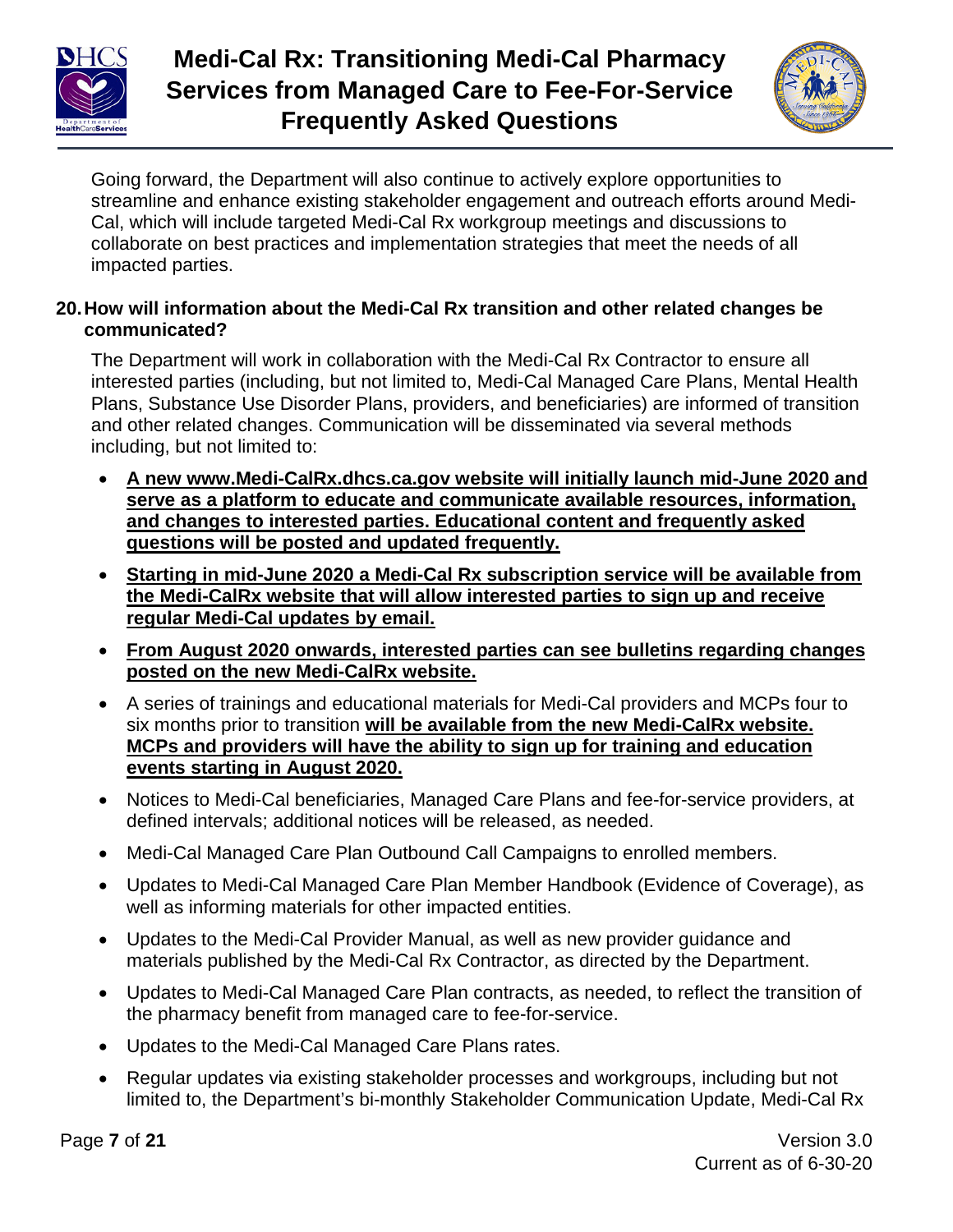



Public Forum, Medi-Cal Global Drug Utilization Review Board, Medi-Cal Pharmacy Directors' Meeting, Stakeholder Advisory Committee, California Children Services Advisory Committee, etc.

#### **21.How will the Department ensure Medi-Cal beneficiaries transitioning to Medi-Cal Rx do not experience a disruption in their care and/or inability to access necessary prescription medications?**

To assist Medi-Cal beneficiaries, providers (prescribers and pharmacies), and Managed Care To assist Medi-Cal beneficiaries, providers (prescribers and pharmacies), and Managed Care Plans with the initial Plans with the initial transition on January 1, 2021, the Department will *effectuate a multi*faceted pharmacy transition policy, inclusive of "grandfathering" previously approved prior authorizations (PAs) from managed care and fee-for-service, as well as a 120-day period with no PA requirements for existing prescriptions, to help support the Medi-Cal **Rx transition. During this transition period, Magellan will provide system messaging, reporting and outreach to provide for a smooth transition to Medi-Cal Rx.** This pharmacy transition period will facilitate a smooth, productive transition, ensuring that Medi-Cal beneficiaries do not experience disruption in their access to medically necessary prescriptions beneficiaries do not experience disruption in their access to medically necessary prescriptions while while maintaining compliance with all state and federal laws related to the Medi-Cal pharmacy man mannia mang semphanese man an elate and reasonal ratio related to the medi-Cal Priamite benefit. The Department's pharmacy transition policy is available on the [Medi-Cal Rx](https://www.dhcs.ca.gov/provgovpart/pharmacy/Pages/Medi-CalRX.aspx) **[Transition webpage.](https://www.dhcs.ca.gov/provgovpart/pharmacy/Pages/Medi-CalRX.aspx)** 

#### **22.Will the Department develop a Medi-Cal Rx transition plan, and, if so, what components will that plan include?**

Yes, pursuant to the requirements outlined in Request For Proposal #19-96125, Exhibit A, Attachment I – Scope of Work – Takeover, the Medi-Cal Rx Contractor and DHCS will develop a Medi-Cal Rx pharmacy transition approach/plan to include, at a minimum, processes for:

- Providing sufficient notice and flexibility for Medi-Cal pharmacies and prescribers to take all necessary steps to acclimate to the new Medi-Cal Rx Contractor, the Medi-Cal Contract Drugs List, and associated processes.
- Providing appropriate notice and related materials from the Department and Medi-Cal Managed Care Plans to Medi-Cal beneficiaries regarding the transition.
- Providing temporary flexibility for obtaining prior authorization on drugs dispensed during the transition period by allowing ongoing (drug treatments initiated prior to January 1, 2021) drugs to be dispensed and billed without first having an approved prior authorization. However, prospective Drug Utilization Review requirements for drug safety will still apply.
- Pharmacy, provider, and beneficiary assistance, including ensuring that affected parties receive appropriate notification of, and additional information related to, the Medi-Cal Rx pharmacy transitional period and related processes.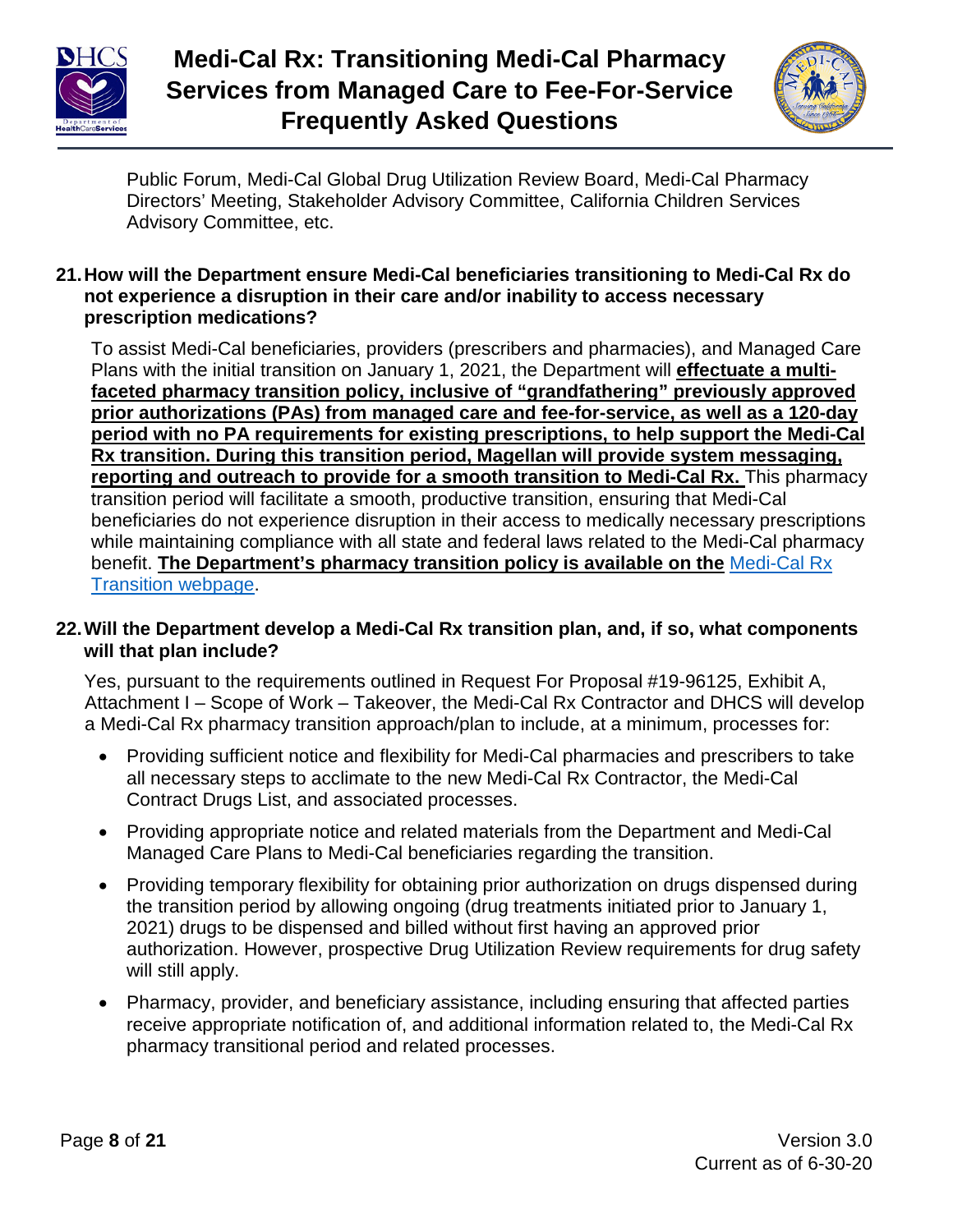



# **23.What strategies will the Department use in the Medi-Cal Rx transition plan to ensure a smooth and effective transition to Medi-Cal Rx for beneficiaries?**

**DHCS' pharmacy transition policy will use strategies such as:**

- **"Grandfathering" previously approved PAs through their stated duration, but not to exceed one (1) full year from the date of PA approval start date.**
- **Providing a 120-day period where DHCS will not require PA for existing prescriptions without previously approved PAs from their applicable Medi-Cal MCPs, for drugs not on the Medi-Cal Contract Drug List (CDL), or that otherwise have PA requirements under Medi-Cal Rx.**

**For more information, please review the DHCS Pharmacy Transition Policy on the [DHCS Medi-Cal Rx Transition webpage.](https://www.dhcs.ca.gov/provgovpart/pharmacy/Pages/Medi-CalRX.aspx)**

#### **24.Should Medi-Cal Managed Care Plans discontinue and/or void any prior authorizations that were adjudicated and approved by the Medi-Cal Managed Care Plan on or before December 31, 2020?**

No, Medi-Cal Managed Care Plans should not discontinue and/or void such prior authorizations, and should similarly not have authorizations automatically expire on December 31, 2020. Both the Department and Medi-Cal Managed Care Plans should take necessary steps to ensure Medi-Cal beneficiaries continue to have access to medically necessary pharmacy benefits and services during the transition to Medi-Cal Rx.

# **DATA FEEDS, ELECTRONIC ACCESS & OTHER CLINICAL SUPPORTS**

#### **25.Will Medi-Cal Rx provide the pharmacy data and necessary electronic access for Medi-Cal providers, Medi-Cal Managed Care Plans, and other entities to support care coordination?**

Yes, Medi-Cal Rx will provide data feeds (at least daily) to Medi-Cal Managed Care Plans, Mental Health Plans, and Substance Use Disorder Plans to support their responsibilities of beneficiary care coordination, carrying out clinical aspects of pharmacy adherence, and disease and medication management.

In addition, Medi-Cal Rx will provide real-time access into the Medi-Cal Rx Contractor's electronic environment via a secure portal to all Medi-Cal providers (prescribers and pharmacies) and Medi-Cal Managed Care Plans, Mental Health Plans, and Substance Use Disorder Plans.

#### **26.What additional clinical and care coordination support will Medi-Cal Rx provide to Medi-Cal Managed Care Plans?**

Medi-Cal Rx will provide additional care coordination support to Medi-Cal Managed Care Plans to meet their contractual obligations relating to Medi-Cal beneficiary care coordination, medication adherence, and other related responsibilities, by: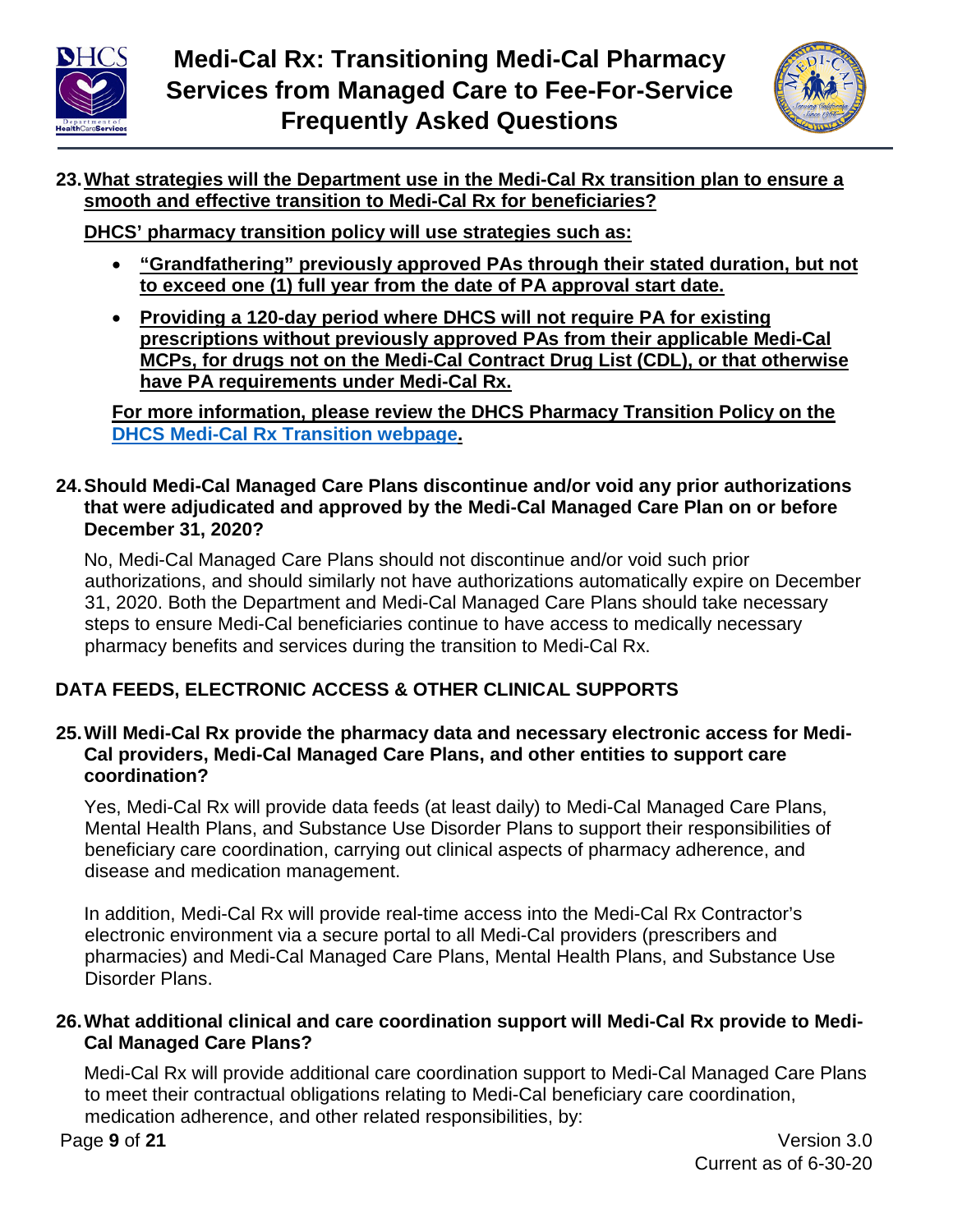



- Providing a dedicated Medi-Cal Managed Care Plan liaison team to interface with the Medi-Cal Managed Care Plans, other Contractor staff, and the Contractor's portal/environment to assist with and resolve clinical pharmacy-related issues for Medi-Cal Rx, including those involving prior authorization, as directed by the Department.
- Maintaining sufficient staffing ratios of dedicated Medi-Cal Managed Care Plan liaisons to ensure this level of access is maintained for Medi-Cal Managed Care Plans.

# **PROVIDER OUTREACH, EDUCATION & TRAINING**

**27.What kinds of provider outreach, education, and training, as well as related supports, is the Department offering and/or planning to do for Medi-Cal Rx?**

The Department, in collaboration with the Medi-Cal Rx Contractor, is dedicated to providing Medi-Cal provider customer support services, including but not limited to, the following:

- Twenty-four (24) hours per day, seven (7) days per week, three hundred and sixty-five (365) days per year, excluding approved holidays, or unless otherwise directed by the Department, customer services center to support all provider calls.
- Outreach, training and informing materials to Medi-Cal providers, Medi-Cal Managed Care Plans, and other entities.
- Web-based services to support communication and tools for Medi-Cal Rx.
- Real-time access into the Medi-Cal Rx Contractor's electronic environment via a secure portal.
- Other services and supports to ensure a smooth and effective transition (e.g., 120 day pharmacy transitional period).

In addition, the Medi-Cal Rx Contractor's Pharmacy Service Representatives will act on behalf of the Department to relay and provide subject-matter expertise/support regarding Medi-Cal Rx information and training materials to providers (prescribers and pharmacies) pharmacy billing agents, and plan partners, in a variety of venues. For more information, please see Request For Proposal #19-96125 Exhibit A, Attachment II – Scope of Work – Operations – Education and Outreach.

# **BENEFICIARY CUSTOMER SERVICE & RELATED SUPPORTS**

#### **28. What kinds of Medi-Cal beneficiary customer service and related supports is the Department offering and/or planning to do for Medi-Cal Rx?**

The Department, in collaboration with the Medi-Cal Rx Contractor, is dedicated to providing beneficiary customer services and related supports, including but not limited to, the following: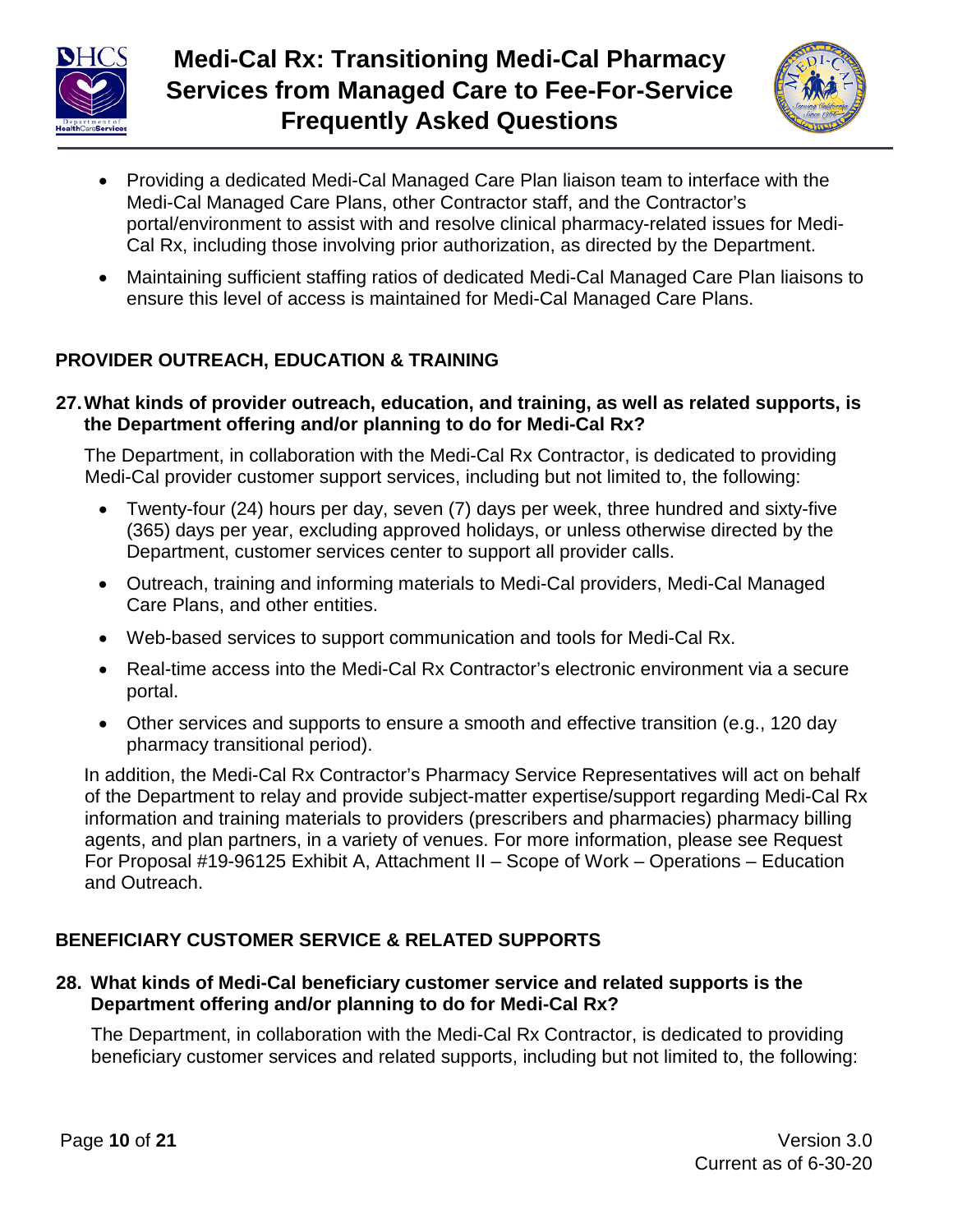



- Twenty-four (24) hours per day, seven (7) days per week, three hundred and sixty-five (365) days per year, excluding approved holidays, or unless otherwise directed by the Department, customer services center to support all beneficiary calls.
- Informing materials related to Medi-Cal Rx through different avenues, including but not limited to appropriate notices via U.S. Mail and web-based services (e.g., external facing internet webpage to support communication and tools for Medi-Cal Rx).
- A Medi-Cal Rx Pharmacy Locator Tool (MPL) that is available through the Pharmacy Service Portal to include all Medi-Cal Rx eligible pharmacies.
- An Interactive Voice Response (IVR) system to provide:
	- o Recorded information
	- o Self-service options
	- o Ability to request follow-ups from customer service, such as a call back phone call, information to be provided by mail or email

In addition, the Medi-Cal Rx Contractor's Pharmacy Service Representatives will act on behalf of the Department to relay and provide subject-matter expertise/support regarding Medi-Cal Rx information and related materials to Medi-Cal beneficiaries, in a variety of venues. For more information, please see Request For Proposal #19-96125 Exhibit A, Attachment II – Scope of Work – Operations – Education and Outreach.

# **MEDI-CAL FEE-FOR-SERVICE REIMBURSEMENT METHODOLOGY**

#### **29. For Medi-Cal pharmacies, how is the Medi-Cal fee-for-service pharmacy reimbursement methodology established, and what are the components?**

Medi-Cal fee-for-service pharmacy reimbursement for covered outpatient drugs, as defined by the federal Centers for Medicare and Medicaid Services (CMS) and in the Medi-Cal State Plan, has two components, consistent with applicable state law: (1) drug ingredient cost (average acquisition cost), and (2) a professional dispensing fee (two-tiered based on total Medicaid and non-Medicaid annual pharmacy claim volume (i.e., dispensed prescriptions):

- $\bullet$  < 90,000 claims per year: \$13.20
- $\bullet$  > or = 90,000 claims per year: \$10.05

For 340B claims, reimbursement is covered entity's actual drug acquisition cost plus the appropriate professional dispensing fee.

## **30. As a result of Medi-Cal Rx, will the Department be making changes to existing fee-forservice pharmacy reimbursement methodologies, including for specialty drugs?**

The Department will utilize drug reimbursement methodologies as defined in state law and the Medi-Cal State Plan. If the Department implements the use of Maximum Allowable Ingredient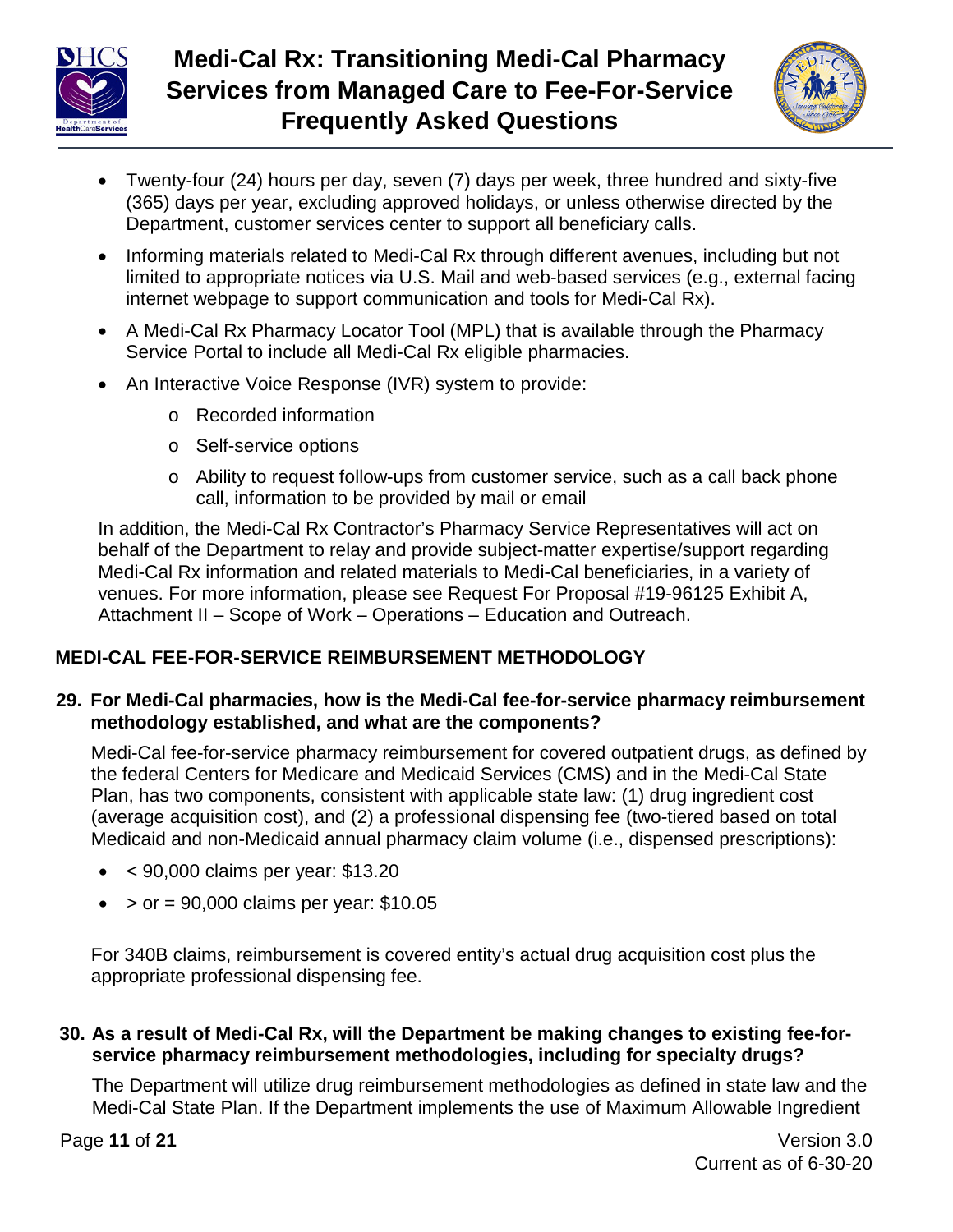



Costs (MAICs) for drugs, which have three (3) or more generically equivalent options available, reimbursement for the affected drug(s) may change if the MAIC is "lesser of" the two other benchmarks defined in state law, i.e., National Average Drug Acquisition Cost and Federal Upper Limit.

# **POLICY CONSIDERATIONS**

# **31. What is Medi-Cal's Contract Drug List?**

The Department maintains the Medi-Cal Contract Drug List, which is the Department's preferred set of covered drugs and generally includes drugs for which there is a current state supplemental drug rebate agreement in place. Under the existing Medi-Cal fee-for-service pharmacy benefit, if a drug is listed on the Medi-Cal Contract Drug List, then it would not require an approved prior authorization for coverage. Alternatively, if a drug is not listed on the Medi-Cal Contract Drug List, then it would require an approved prior authorization for coverage. Please note that even if a drug is listed on the Medi-Cal Contract Drug List, it may still require an approved prior authorization for coverage; however, if a certain drug on the Medi-Cal Contract Drug List requires an approved prior authorization, then the Department's policy would clearly articulate that requirement.

#### **32. How will Medi-Cal Rx affect Medi-Cal's Contract Drug List, and does the Department take anything else into consideration for its Medi-Cal drug coverage policies?**

Medi-Cal Rx will use the existing Department-approved Medi-Cal Contract Drug List as its preferred set of covered drugs. In addition, the Department's pharmacy drug coverage policies will also take into consideration:

- All Federal Food and Drug Administration-approved covered outpatient drugs, as defined by CMS, subject to medical necessity.
- The Department's business rules that detail requirements for the covered outpatient drugs and non-drug products, and limitations of coverage, which include aid code, program, and/or date-specific.

# **33. Will Medi-Cal Rx consider local exceptions to Medi-Cal's Contract Drug List?**

No. Medi-Cal Rx will use a single, statewide, and Department-approved Medi-Cal Contract Drug List to standardize the Medi-Cal pharmacy benefit.

#### **34. How does the Department make determinations to add or delete drugs from the Contract Drug List?**

The Department can add drugs to the Medi-Cal Contract Drug List based upon receipt of either (1) an external Individual Drug Petition request from a manufacturer, physician, and/or pharmacist, or (2) a Department-initiated Individual Drug Petition review, if applicable. Once an IDP is received, the Department conducts an extensive review of the request taking into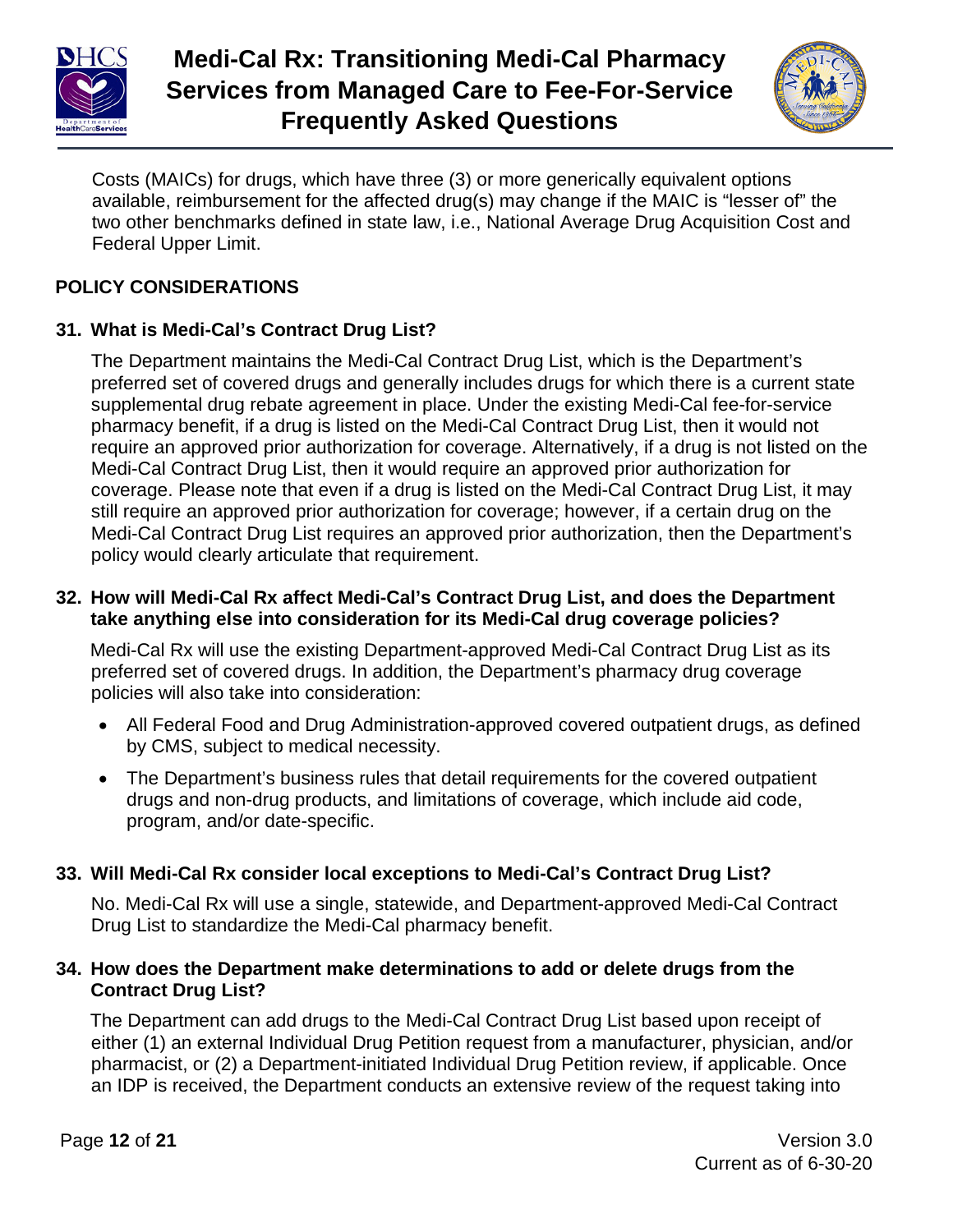



consideration evidence-based literature, industry best practices, and the following drug review criteria, which are outlined in Welfare and Institutions Code Section 14105.39(c)(1) and (2):

- The safety of the drug
- The effectiveness of the drug
- The essential need of the drug
- The potential for misuse of the drug
- The cost of the drug to the program

In addition to conducting its own internal review, the Department also consults with the Medi-Cal Drug Advisory Committee (Committee), as required by Welfare and Institutions Code Section 14105.4. The Committee is comprised of members who are appointed by the Department's Director – including community physicians and pharmacists, faculty members from academic pharmacy institutions, and Medi-Cal beneficiaries – and assists the Department by providing written recommendations to inform decision-making regarding adding and/or deleting, drug(s) from the Medi-Cal Contract Drug List. The Committee's final response with detailed, drug-by-drug recommendations is due within 30 calendar days of the Department requesting consultation, and takes into consideration the Welfare and Institutions Code Section 14105.39(c)(1) and (2) criteria, as well as additional information such as generic name, brand name, Federal Food and Drug Administration-approved indications, manufacturer, fiscal/cost impact, clinical criteria, etc.

The Department then makes an informed and documented decision whether or not to add the drug to the Medi-Cal Contract Drug List based upon the Committee's recommendations, state law requirements, and other relevant factors.

#### **35. Will the Department be considering any statutory changes related to Medi-Cal Rx?** Yes, the Department is proposing Trailer Bill as part of the Governor's budget, which **would:**

- Repeal the six-prescription ("6 Rx") drug limit.
- Eliminate the Medi-Cal fee-for-service (FFS) prescription co-pays.
- Establish a "best pricing" schedule for Medi-Cal drugs that would allow for drug prices outside the United States to be considered.

# **36. For drugs requiring Prior Authorization, do prescribers or providers need to submit a Prior Authorization each time a drug is dispensed?**

No, a Prior Authorization can cover multiple fills dispensed within the approved PA duration, up to one (1) full year from the original PA start date.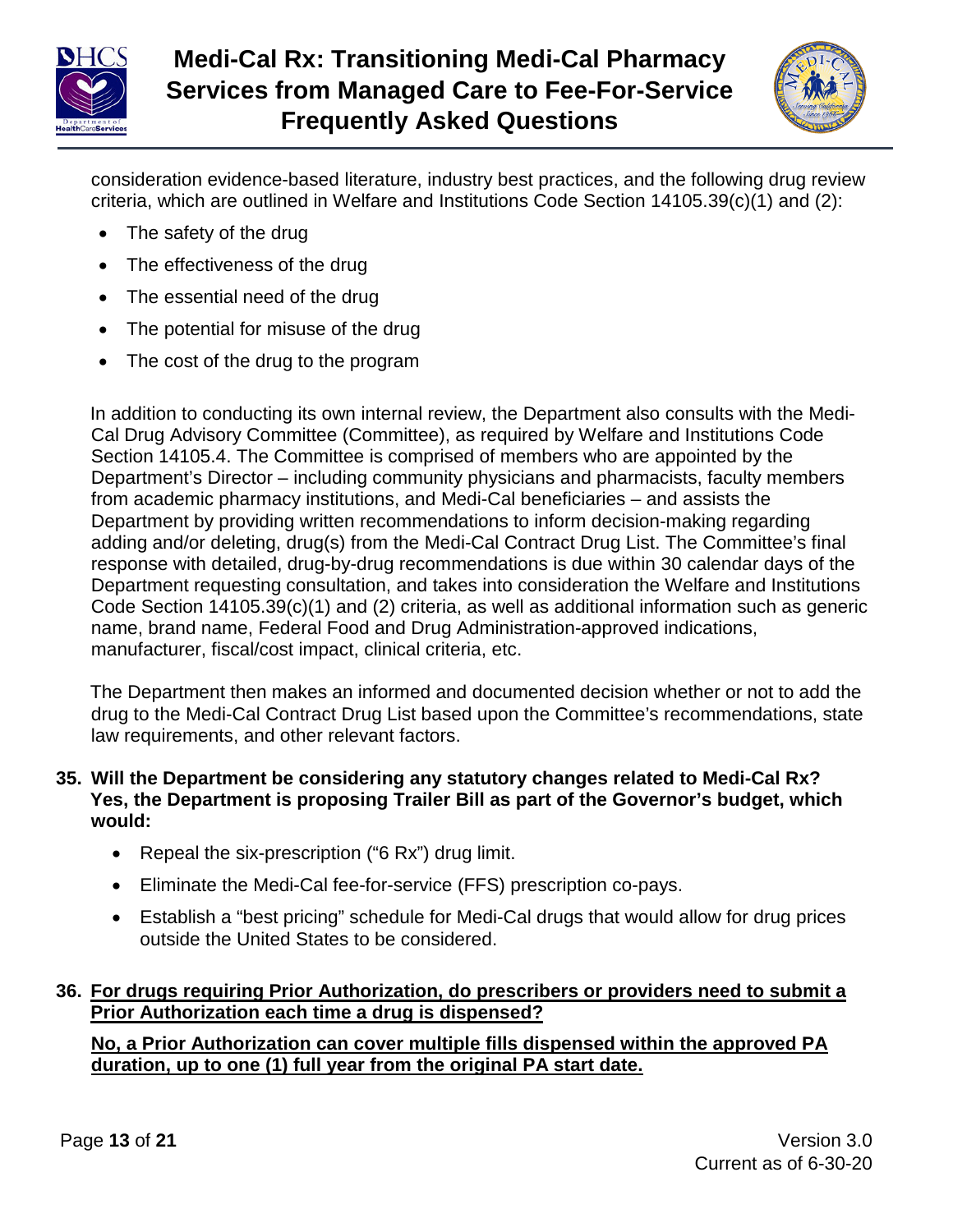



## **37. Will the Department consider making policy changes to allow for multi-year prior authorization approvals?**

As part of Medi-Cal Rx, the Department is considering allowing multi-year prior authorization for certain disease conditions and classes of drugs based upon established and documented clinical criteria (e.g. maintenance drugs with a low risk of adverse events). The following are potential categories of drugs for consideration: anti-hypertensives, diabetes management, anticonvulsants, asthma therapy, Parkinson's Disease therapy, etc.

#### **38. Will the Department consider making policy changes to allow for enhanced and/or expanded auto-adjudication functionalities?**

As part of Medi-Cal Rx, the Department is considering enhancing and/or expanding autoadjudication functionalities (i.e., automated claim approval and payment) to reduce the number of drugs with prior authorization requirements that require manual review. The following are potential categories of drugs for consideration: nonsteroidal anti-inflammatory drugs (NSAIDs), histamine-2 receptor blockers (H2 Blockers), proton pump inhibitors (PPIs), discharge medications, selective serotonin reuptake inhibitors (SSRIs), antihistamines, lipid lowering medications, diuretics, etc.

# **39. Will Medi-Cal Rx include opioid management services?**

Medi-Cal Rx will provide opioid management services in accordance with House Resolution 6 Substance [Use-Disorder Prevention that Promotes Opioid Recovery and Treatment](https://www.congress.gov/bill/115th-congress/house-bill/6) (SUPPORT) [for Patients and Communities](https://www.congress.gov/bill/115th-congress/house-bill/6) Act, Medi-Cal pharmacy policy and procedures, and clinically appropriate, evidence-based guidelines. In addition, as part of Medi-Cal Rx, the Department has solicited Proposals as part of the Request for Proposal to further explore enhanced opioid management utilization management tools that go above and beyond what is required by federal law. The Department will evaluate all Proposals received.

## **40. Will Medi-Cal Rx include a pharmacy lock-in program?**

<u>The Department will not implement a lock-in program as part of its January 1, 2021</u> implementation but will be evaluating options with the Medi-Cal Rx Contractor future <u>f**orward.**</u> As part of the Medi-Cal Rx Request for Proposal #19-96125, the Department solicited Proposals to explore further pharmacy lock-in program options, including, but not limited to, things such as: use of multiple pharmacies, different prescribers of controlled immed to, trings such as, use of multiple pharmacies, unferent prescribers of controlled<br>substances, and number of controlled substances. In addition, the Department is aware that substances, and namber of controlled substances. In addition, the Department is aware that approximately 50 percent of Medi-Cal Managed Care Plans utilize pharmacy lock-in programs approximately so persont of modified managed safe I rand differentially foot in progress.<br>today, so through stakeholder engagement efforts, the Department will be looking to learn to any, so an eagle statements engagement energy, are  $20<sub>1</sub>$  more and utilize best practices for Medi-Cal Rx.

# **PRIOR AUTHORIZATION/UTILIZATION MANAGEMENT**

# **41. Under Medi-Cal Rx, how will prior authorization requests be reviewed and adjudicated?**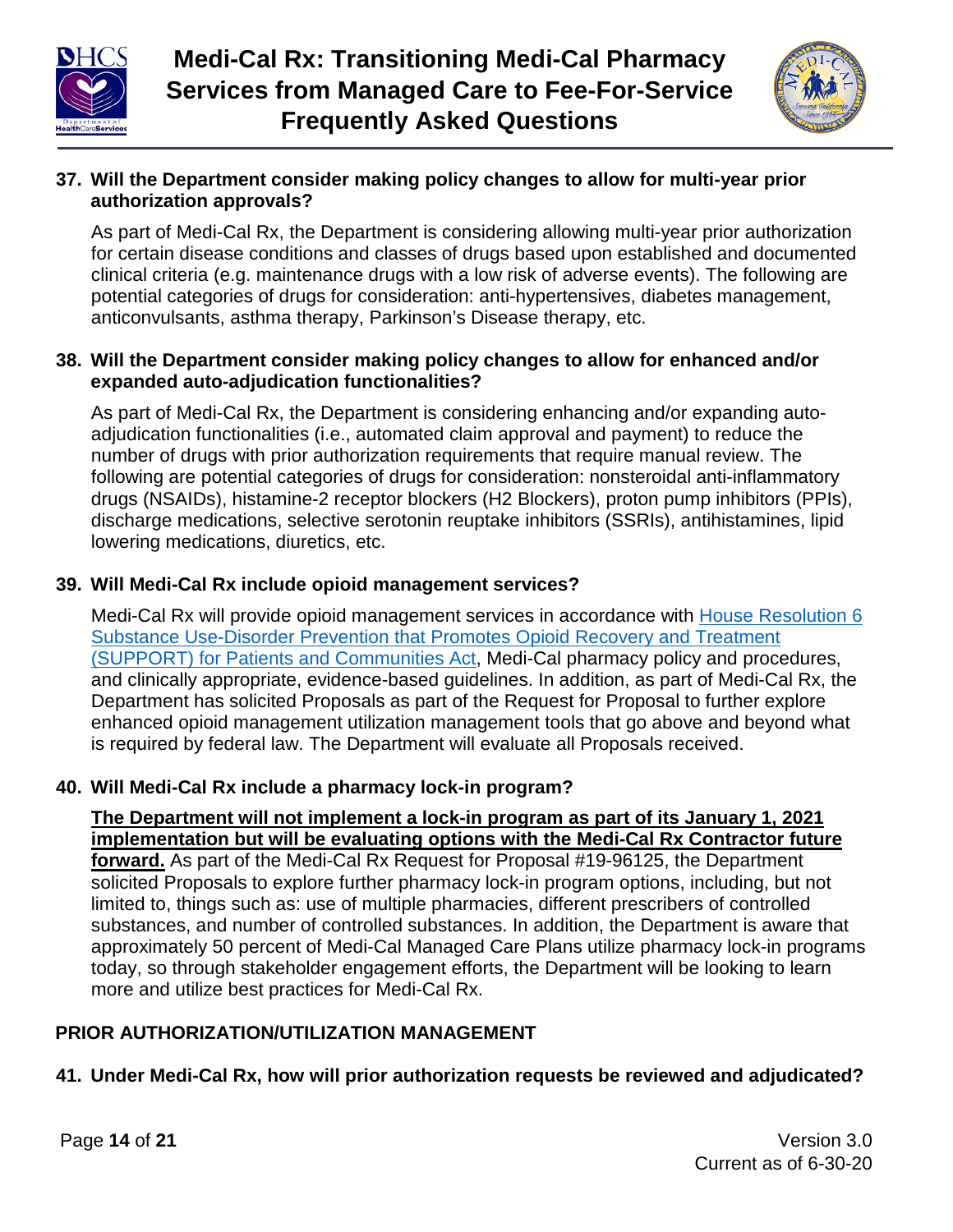

# **Medi-Cal Rx: Transitioning Medi-Cal Pharmacy Services from Managed Care to Fee-For-Service Frequently Asked Questions**



For all prior authorization requests, the Medi-Cal Rx Contractor will ensure that within 24 hours, the Medi-Cal provider will receive a confirmation and/or notice of approval, deferral, modification, and/or referral to second level-review, as directed by the Department. This includes the Medi-Cal Rx Contractor's pharmacist's review of all denials.

- If approved, the Medi-Cal Rx Contractor will notify the submitting Medi-Cal Rx provider.
- If deferred (more information is needed), the Medi-Cal Rx Contractor will notify the provider and beneficiary, and complete processing if information is provided in the specified timeframe, as directed by the Department.
- If denial is recommended, the prior authorization request along with the Medi-Cal Rx Contractor's pharmacist's reasoning for denial will be referred to the Department for final determination, as described in question #44 below.
- If service is deferred, denied or modified, the Contractor will notify the provider and mail appropriate notice to the beneficiary within three (3) business days.

Throughout the process, Medi-Cal providers and Managed Care Plans will be able to communicate with Medi-Cal Rx Contractor staff and access the Medi-Cal Rx Contractor's electronic environment via a secure portal to assist with and resolve clinical pharmacy-related issues, including questions/concerns around Medi-Cal Rx timelines and decisions related to pending prior authorization requests.

## **42. What is the process for reviewing and resolving Medi-Cal Rx prior authorization denials?**

The Department will be responsible for reviewing and providing a final adjudication of all Medi-Cal Rx prior authorization denials within the timeframes specified in applicable state law and internal policies/processes. Once the Department completes its review, it will recommend to the Medi-Cal Rx Contractor one of several outcomes, which are described below, by inputting the final prior authorization decision into the Medi-Cal Rx Contractor's electronic environment via a secure portal:

- Defer approval until additional information is received from the submitting Medi-Cal Rx provider.
- Reverse the Medi-Cal Rx Contractor's denial, and recommend approval.
- Confirm and uphold the Medi-Cal Rx Contractor's denial. If the Medi-Cal Rx denial is upheld, the Medi-Cal provider will receive appropriate notice and can appeal consistent with the requirements outlined in Request For Proposal #19-96125, Exhibit A, Attachment II – Scope of Work Operations – Claims Administration, and consistent with applicable state law requirements and Department policies/procedures.

More detailed information regarding the Medi-Cal Rx prior authorization denial process will be released in future policy guidance. Please note, as described elsewhere in this document, the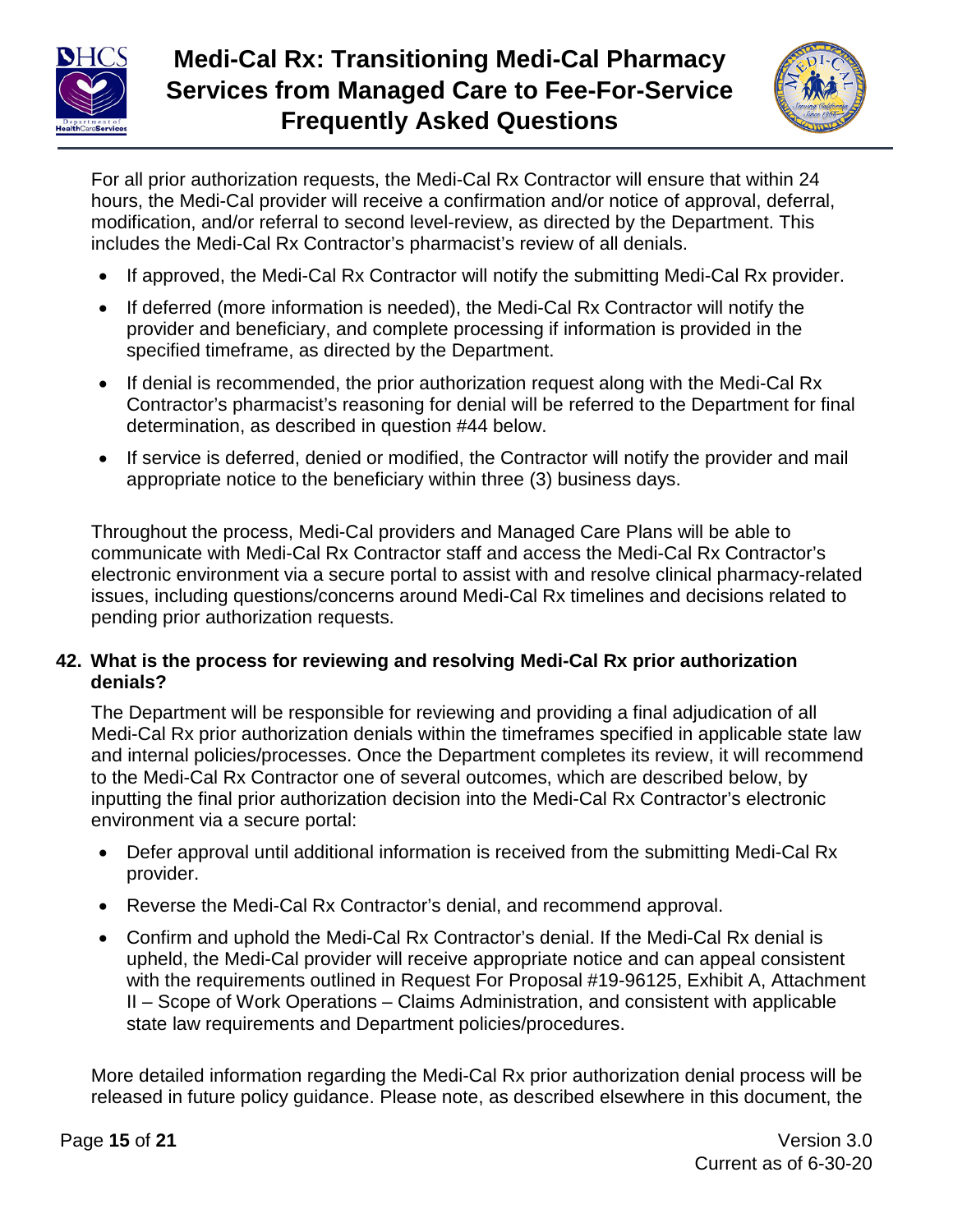



Medi-Cal beneficiary also has the option to appeal a Medi-Cal Rx prior authorization denial through the State Fair Hearing process.

## **43. Will Medi-Cal Managed Care Plans be allowed to contract with the Medi-Cal Rx Contractor to perform prior authorization?**

No. Since Medi-Cal Managed Care Plans will no longer be contractually responsible for the Medi-Cal pharmacy benefit as of January 1, 2021, all prior authorization adjudications and related processes will be handed by the Medi-Cal Rx Contractor, consistent with contractual requirements and at the direction of the Department.

# **340B FEDERAL DRUG DISCOUNT PROGRAM**

## **44. What is the federal 340B program?**

Section 340B of the Public Health Services Act (Title 42 United States Code Section 256b), establishes a federal program known as the 340B Drug Pricing Program (340B program), which was created in 1992 after the adoption of the Medicaid Drug Rebate Program. The Health Resources and Services Administration, an agency under the United States Department of Health and Human Services, administers and manages the program through its Office of Pharmacy Affairs.

The 340B program requires drug manufacturers to offer drugs to certain hospitals and other health care providers (covered entities) at a greatly reduced price. By selling drugs at lower prices, participating drug manufacturers are not required to pay Medicaid drug rebates on drugs purchased through the 340B program and provided to a Medicaid beneficiary (better known as the provision against "duplicate discounts").

## **45. Who utilizes the 340B program?**

Section 340B(a)(4) of the Public Health Services Act (Title 42 United States Code Section 256b) specifies which covered entities are eligible to participate in the 340B program. These include qualifying hospitals, federal grantees from the Health Resources and Services Administration, the Centers for Disease Control and Prevention, the Department of Health and Human Services' Office of Population Affairs and Indian Health Service. Eligible covered entities are defined in statute and include HRSA-supported health centers and look-alikes, Ryan White clinics and State AIDS Drug Assistance programs, Medicare/Medicaid Disproportionate Share Hospitals, children's hospitals, and other safety net providers.

When registering as a covered entity with the Health Resources and Services Administration, a covered entity may choose to not dispense 340B purchased drugs to Medicaid beneficiaries or to dispense 340B purchased drugs to Medicaid beneficiaries. HRSA maintains a file of covered entities that indicates whether the entity dispenses 340B purchased drugs to Medicaid patients. Although covered entities can purchase 340B drugs for all eligible patients, state Medicaid programs may only collect rebates on drugs purchased outside of the 340B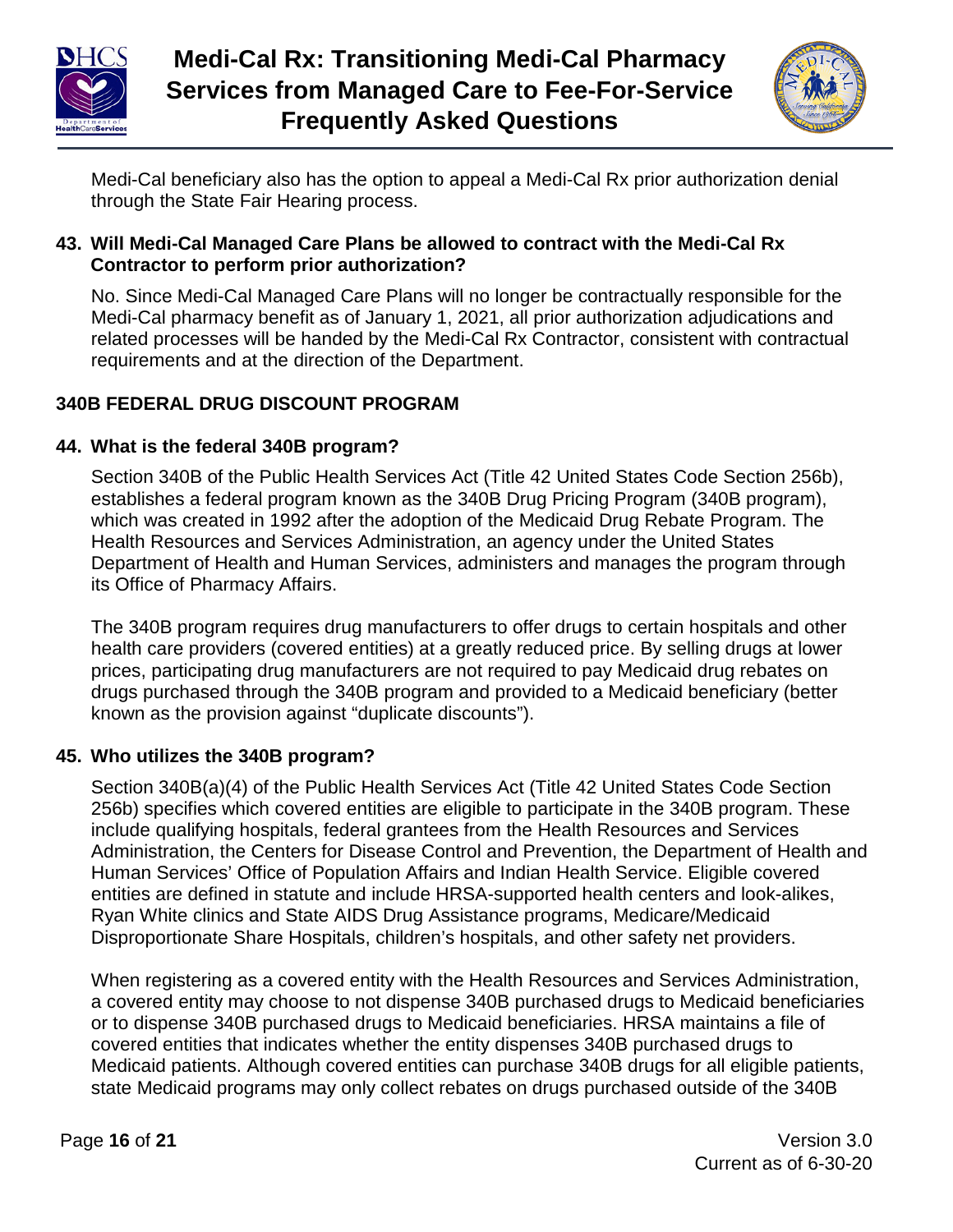



program. Additional details are available on the Health Resources and Services Administration's website.

## **46. What is the interaction of our prescription drug proposal and the 340B program?**

Drugs purchased under 340B pricing and dispensed to Medicaid enrollees are excluded from both federal and state rebate collection. This exclusion prevents drug manufacturers from providing duplicate discounts on drugs purchased through the 340B program.

In October 2009, California codified a pre-existing policy that requires 340B covered entities to dispense only 340B inventory to Medi-Cal beneficiaries, and bill at their actual acquisition cost for those drugs when dispensed through the Medi-Cal fee-for-service delivery system, consistent with Welfare and Institutions Code Section 14105.46. The 340B actual acquisition cost billing requirement only applies to the fee-for-service delivery system.

In the managed care delivery system, 340B drugs dispensed to Medi-Cal beneficiaries are not subject to the Medi-Cal fee-for-service acquisition-cost billing requirements. This allows covered entities and the Medi-Cal Managed Care Plans and/or contracted Pharmacy Benefits Managers to negotiate reimbursement arrangements that results in a higher reimbursement to the 340B covered entity in the managed care delivery system when compared to how those entities are or would be reimbursed in the Medi-Cal fee-for-service delivery system. These profits are not shared with the state, nor are the amounts of such profits known to the state.

The proposed prescription drug carve out allows for uniformity of policy and improved oversight of claims for medications dispensed and billed through the 340B program.

# **47. Does the proposal preclude a provider from continuing as a 340B entity?**

No. In addition, the proposal does not change or eliminate the 340B Program in California.

#### **48. How is the Department addressing the concerns raised as to the effect of Medi-Cal Rx on the administration of 340B programs?**

DHCS recognizes the important role of our safety net providers and the critical work they do for Medi-Cal beneficiaries. DHCS has worked and continues to work collaboratively and engage in discussions with various interested parties and stakeholders on behalf of health care facilities and groups to better understand the impact of the implementation of Medi-Cal Rx on their 340B programs and related processes, as well as to further discuss potential options for mitigation.

## **49. Has the Department collected any data or information to assess the impact to the 340B Program?**

The Department has engaged interested parties and stakeholders to participate in a 340B data collection effort. In October, the Department requested that all clinics/health centers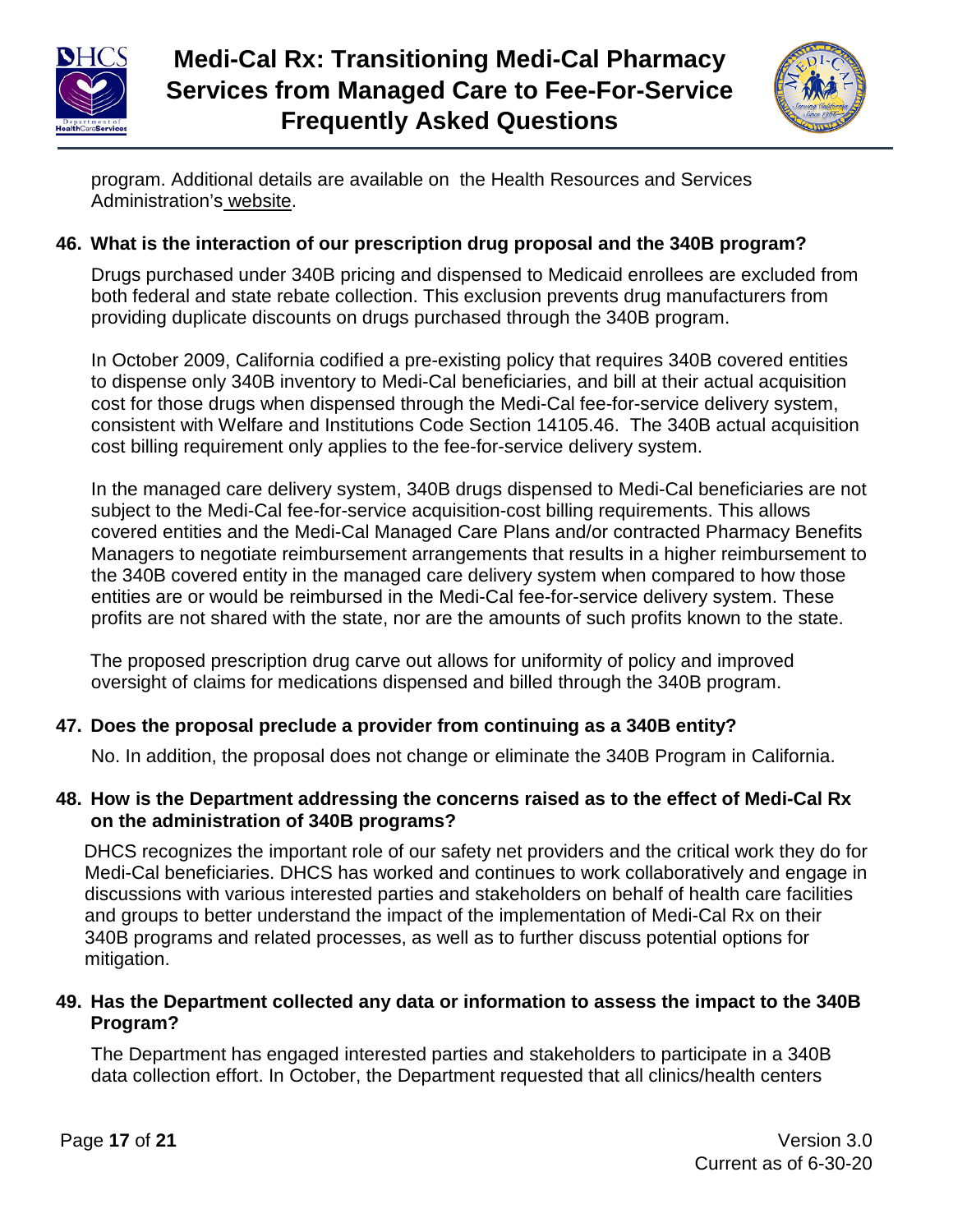

# **Medi-Cal Rx: Transitioning Medi-Cal Pharmacy Services from Managed Care to Fee-For-Service Frequently Asked Questions**



download and complete the provided data template in full and submit it to the Department. The Department has assessed the level of participation and completeness of the data provided in these submissions, and used this information to compile statewide data in order to inform discussions within the Administration and with the Legislature and clinics/health centers. As a result, DHCS **proposed** a new supplemental payment pool for non-hospital 340B clinics as a part of the Governor's 2020-21 Budget. The Governor's signed California State Budget included \$52.5 million (\$26.3 million General Fund) in 2020-21 to provide supplemental payments to specified non-hospital clinics who participated in the federal<br>
program in the federal **340B pharmacy program. These payments would grow to \$105 million (\$52.5 million) General Fund) in 2021-22 and annually thereafter. For more information, please see the Department of Finance's website, which includes the budget summary, at Department of Finance's website, which includes the budget summary, at** [http://www.ebudget.ca.gov/FullBudgetSummary.pdf.](https://gcc01.safelinks.protection.outlook.com/?url=http%3A%2F%2Fwww.ebudget.ca.gov%2FFullBudgetSummary.pdf&data=02%7C01%7CLisa.Dahlquist%40dhcs.ca.gov%7Cf95a3ff5c28b4d096c0708d81d2bfe7c%7C265c2dcd2a6e43aab2e826421a8c8526%7C0%7C0%7C637291422070539035&sdata=pVJw7ADgteh2c2zlRLGDZcUyycROrYEQdzi1L9N7w3E%3D&reserved=0)

# **MEDI-CAL RX COMPLAINTS/GRIEVANCES RESOLUTION & APPEALS PROCESSES**

#### **50. What complaints and grievances resolution processes will Medi-Cal beneficiaries have to address pharmacy benefit issues?**

The Medi-Cal Rx Contractor will be responsible for managing a process to ensure resolution of complaints and grievances raised by Medi-Cal beneficiaries and/or their Authorized Representatives (ARs), either in writing or by telephone, consistent with all applicable state and federal law requirements and Department policies/procedures. Specific requirements are outlined in Request For Proposal #19-96125, Exhibit A, Attachment II – Scope of Work Operations – Complaints and Grievances Resolution.

#### **51. What appeals mechanism will Medi-Cal beneficiaries have to address pharmacy benefit issues?**

Appeals go through the State Fair Hearing process, which is administered through the California Department of Social Services. If Medi-Cal beneficiaries do not agree with a denial or change of Medi-Cal Rx services, they can ask for a State Fair Hearing. To ask for a State Hearing, Medi-Cal beneficiaries can fill out the "State Hearing Request" form at [www.dhcs.ca.gov/services/medi-cal/Pages/Medi-CalFairHearing.aspx,](http://www.dhcs.ca.gov/services/medi-cal/Pages/Medi-CalFairHearing.aspx) and send it to:

California Department of Social Services State Hearings Division P.O. Box 944243, MS 19-37 Sacramento, CA 94244-2430

Medi-Cal beneficiaries may also call to ask for a State Fair Hearing toll-free at 1(800) 952- 5253 (TTY 1-800-952-8349). Please note that the number can be very busy so you may get a message to call back later.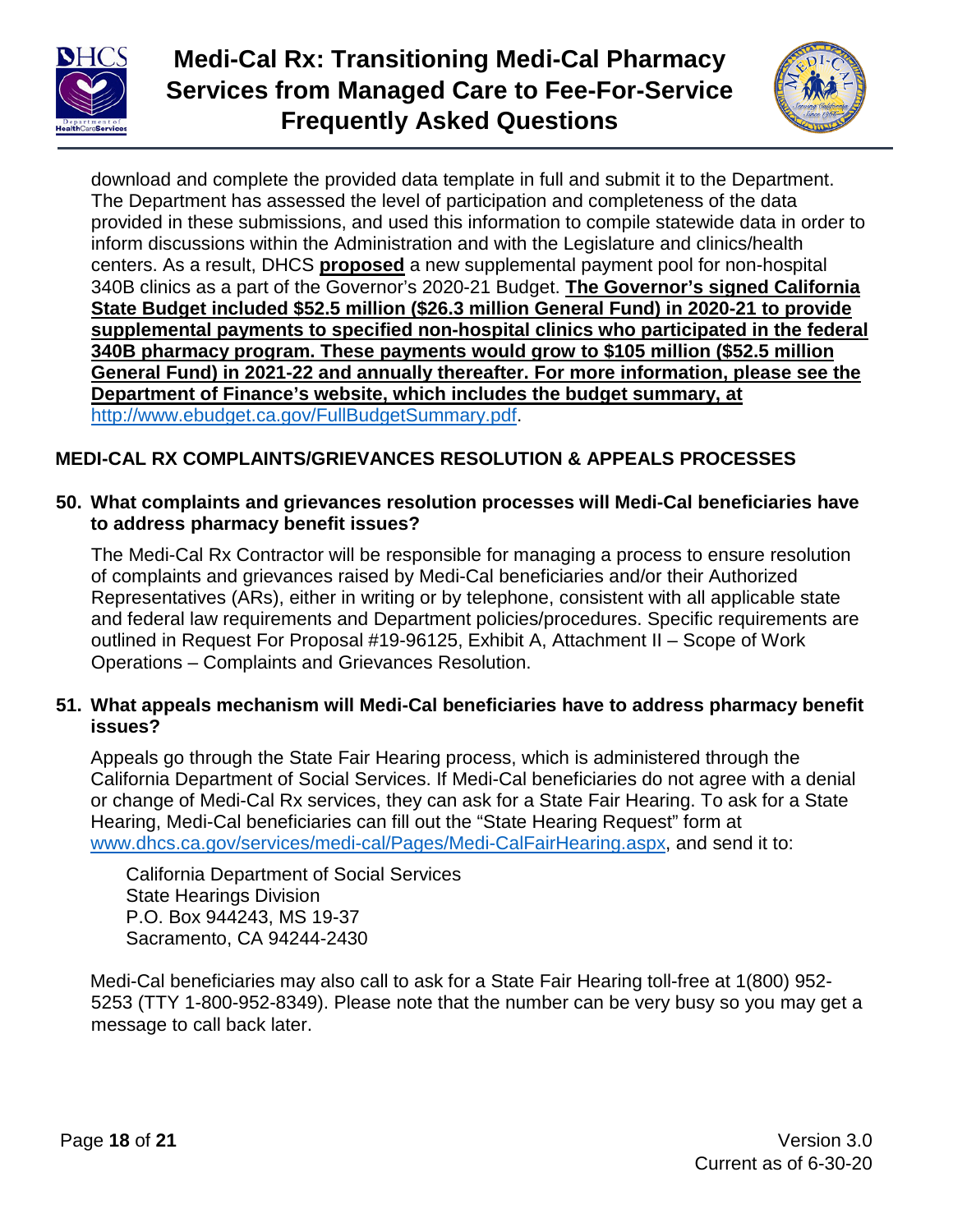



## **52. If a Medi-Cal beneficiary wants a State Fair Hearing, are there any time limitations?**

Yes, Medi-Cal beneficiaries only have 90 days to ask for a hearing, consistent with applicable state law.

#### **53. Can Medi-Cal beneficiaries still get their treatment while awaiting a State Fair Hearing decision?**

Yes. To continue receiving the Medi-Cal Rx services that the denial notice is stopping and/or changing, Medi-Cal beneficiaries must ask for a State Hearing within ten days from:

- The date the notice is postmarked
- The date of personal delivery of the notice
- Before the date the notice says your treatment will stop or change

When requesting the State Fair Hearing, Medi-Cal beneficiaries should indicate that they want to keep getting Medi-Cal Rx services during the hearing process. Please note that it can take up to 90 days for a case to be decided and a final determination to be sent to the Medi-Cal beneficiary.

#### **54. Can Medi-Cal beneficiaries request an expedited State Fair Hearing?**

Yes. Medi-Cal beneficiaries can request an expedited hearing by submitting a letter from their doctor explaining how waiting for up to 90 days could be risky to their life and/or health. Medi-Cal beneficiaries should send the letter along with their hearing request. For more information about the State Hearing process, please visit the Department's website at: [http://www.dhcs.ca.gov/services/medi-cal/Pages/Medi-CalFairHearing.aspx.](http://www.dhcs.ca.gov/services/medi-cal/Pages/Medi-CalFairHearing.aspx)

#### **55. For appeals of Medi-Cal Rx coverage decisions by the Medi-Cal provider and/or Managed Care Plan, will the Department create a separate Medi-Cal Rx external appeal process where independent medical experts review decisions?**

No, at this time, the Department is not exploring creating a separate independent medical review process, akin to that currently overseen by the California Department of Managed Health Care, for Medi-Cal Rx. As a reminder, Medi-Cal Rx denials for pharmacy claims will not be made by Medi-Cal providers and/or Managed Care Plans, rather they will initially be made by the Medi-Cal Rx Contractor and reviewed by the Department for final determination. As mentioned elsewhere in this document, Medi-Cal providers can appeal Medi-Cal Rx denials consistent with the requirements outlined in Request For Proposal #19-96125, Exhibit A, Attachment II – Scope of Work Operations – Claims Administration, and applicable state law requirements and Department policies/procedures

## **FISCAL IMPACT/ASSESSMENT**

## **56. Will the Department be completing a fiscal analysis prior to the transition?**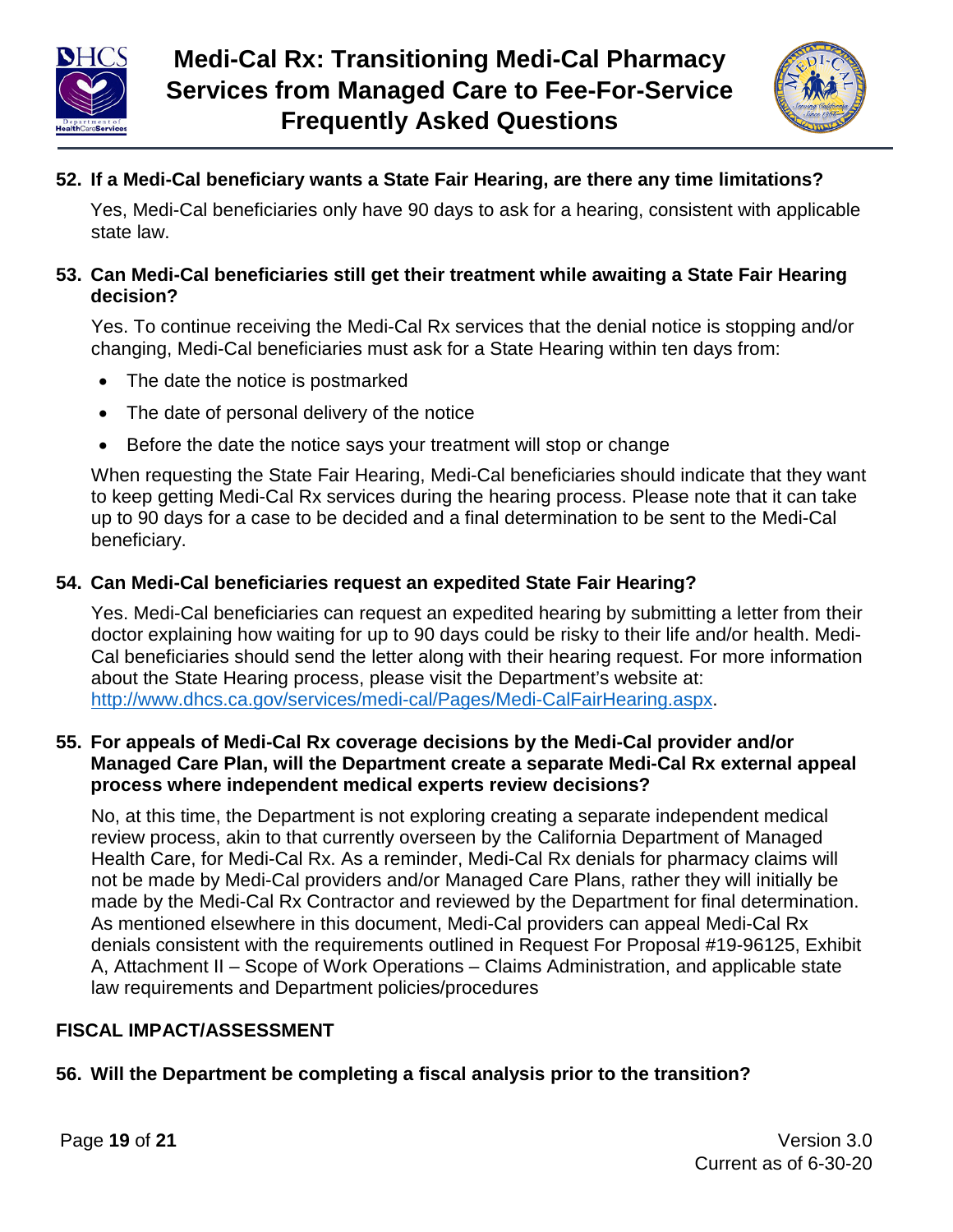



Yes. The Department has completed a fiscal analysis for Medi-Cal Rx, and has shared this information publicly. The Department anticipates approximately \$405 General Fund million in annual savings by 2022-23. The Department will be including the fiscal estimate for Medi-Cal Rx as part of the bi-annual Medi-Cal Estimate process.

## **57. What are the elements of our projected \$405 million General Fund (GF) in annual savings by 2022-23?**

The elements of the projected \$405 million GF savings by 2022-23, include but are not limited to the following factors:

- Additional state supplemental drug rebates resulting from a shift of drug utilization from the managed care delivery system to the FFS delivery system;
- Implementation of Maximum Allowable Ingredient Costs (MAICs) for drugs which have three (3) or more generically equivalent options available; and
- Reduction of costs related to administrative functions of multiple pharmacy benefits managers used by various Medi-Cal Managed Care Plans.
- Fiscal is based on current Medi-Cal fee-for-service (FFS) reimbursement methodology, which includes \$10.05/\$13.20 dispensing fees.
- Based on current FFS reimbursement methodology, including the \$10.05/\$13.20 dispensing fees, 340B drugs were priced at what Managed Care Plans paid due to the Department not having knowledge of the 340B entity acquisition cost to properly score the potential 340B savings.
- In addition, DHCS is also proposing a new supplemental payment for non-hospital 340B clinics as a part of the Governor's 2020-21 Budget, effective with the Medi-Cal Rx transition date of January 1, 2021. See question #47 above for more detailed information.

# **MISCELLANEOUS/OTHER INFORMATION**

# **58. Will Medi-Cal Rx include mail order pharmacy options?**

Yes. Mail-order options are available in Medi-Cal today, and will continue to be available through Medi-Cal Rx. If the pharmacy is an approved Medi-Cal pharmacy provider, the pharmacy may dispense the medication on-site or through a mail-order service. The Department will work with the Medi-Cal Rx Contractor to ensure continuation of an effective mail-order service option for Medi-Cal pharmacy services.

## **59. Will the Department make Medi-Cal pharmacy supplemental drug rebate contracts public?**

No. Both state and federal law protect the confidentiality of supplemental drug rebate contracts.